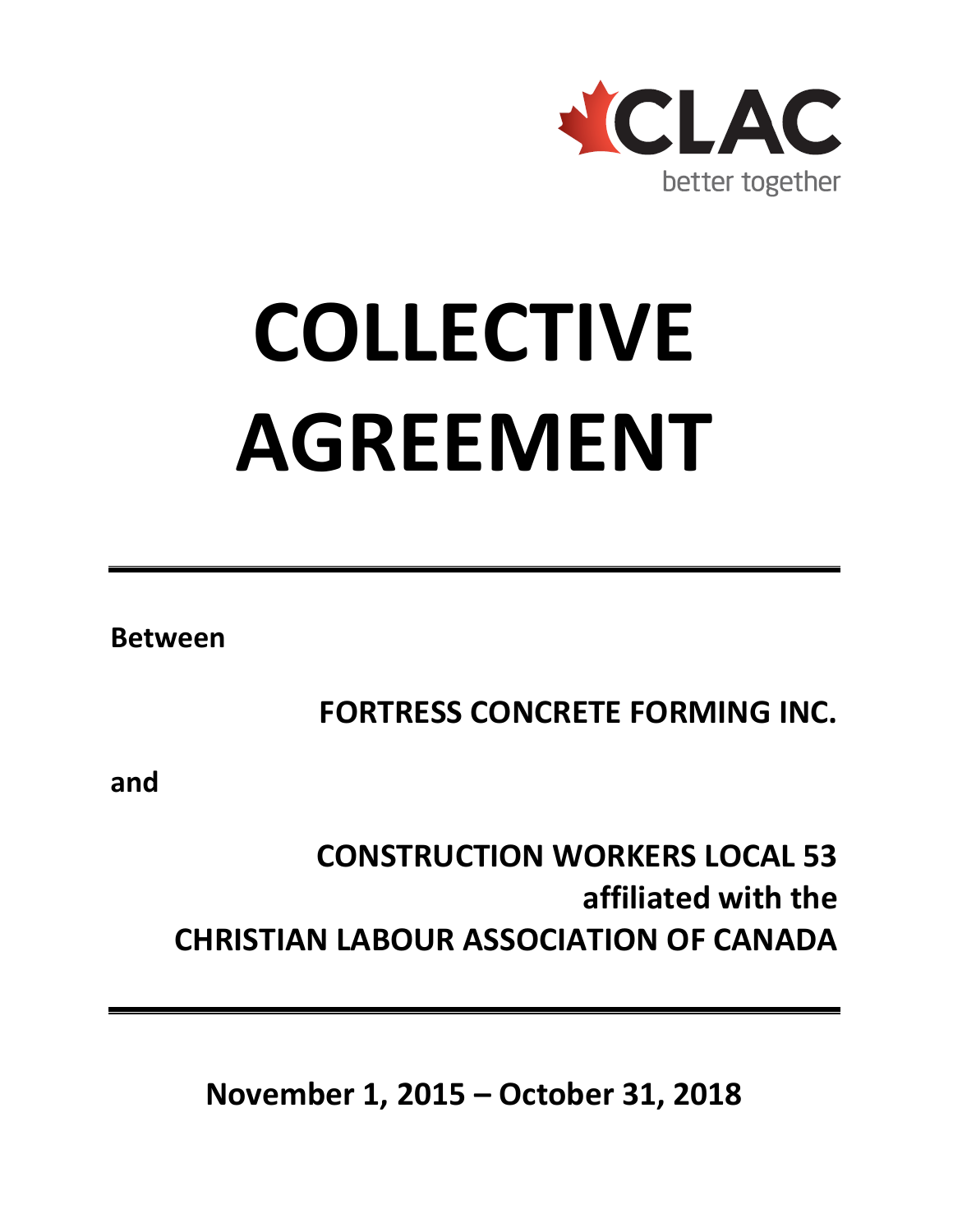| Article 9 - Hours of Work, Overtime, On Call Work, Rest Periods and Shift Premium  6 |  |
|--------------------------------------------------------------------------------------|--|
|                                                                                      |  |
|                                                                                      |  |

# **TABLE OF CONTENTS**

| Article 9 - Hours of Work, Overtime, On Call Work, Rest Periods and Shift Premium  6 |  |
|--------------------------------------------------------------------------------------|--|
|                                                                                      |  |
|                                                                                      |  |
|                                                                                      |  |
|                                                                                      |  |
|                                                                                      |  |
|                                                                                      |  |
|                                                                                      |  |
|                                                                                      |  |
|                                                                                      |  |
|                                                                                      |  |
| Article 20 - Leaves of Absence, Sick Leave, Bereavement Leave and Jury Duty 14       |  |
|                                                                                      |  |
|                                                                                      |  |
|                                                                                      |  |
|                                                                                      |  |
|                                                                                      |  |
|                                                                                      |  |
|                                                                                      |  |
|                                                                                      |  |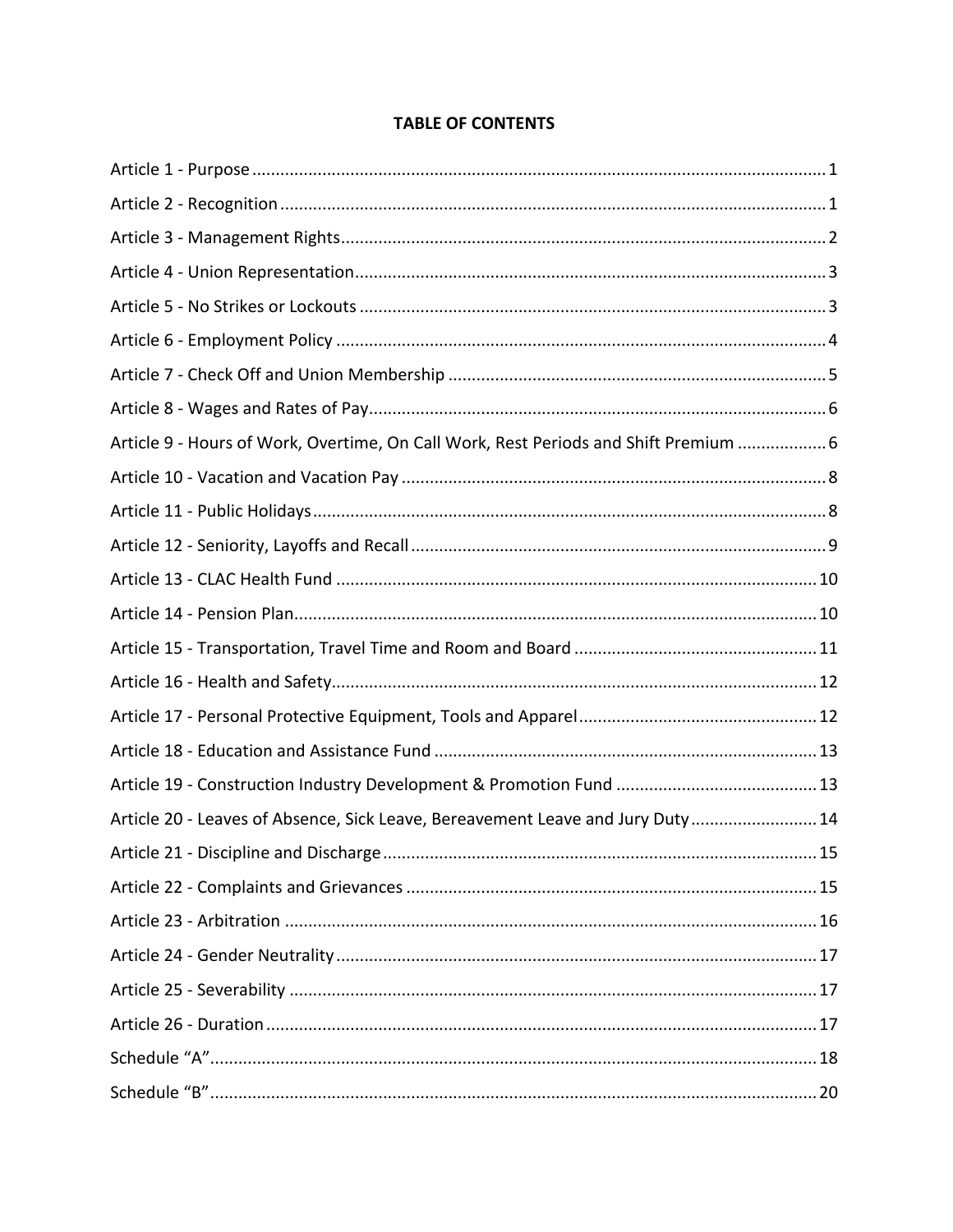#### **COLLECTIVE AGREEMENT**

**Between**

# **FORTRESS CONCRETE FORMING INC. (hereinafter referred to as "the Employer")**

**and**

# **CONSTRUCTION WORKERS LOCAL 53 affiliated with the CHRISTIAN LABOUR ASSOCIATION OF CANADA (hereinafter referred to as "the Union")**

#### <span id="page-2-0"></span>**November 1, 2015 – October 31, 2018**

#### **ARTICLE 1 - PURPOSE**

- 1.01 The general purpose of this Agreement is to establish mutually satisfactory relations between the Employer, the Union and the employees, to provide measures for the prompt and equitable disposition of grievances, and to establish and maintain satisfactory working conditions, hours of work and wages for all employees who are subject to the provisions of this Agreement.
- 1.02 The parties jointly acknowledge the beneficial advantages of the establishment by the Employer of good working conditions and a fair level of compensation, both of which being significant factors in perpetuating the continued employment of the workforce. The Union acknowledges that to achieve these goals, the Employer must be in a strong market position, which means that it must produce efficiently, at the lowest possible cost, consistent with fair labour standards. The Union will support the Employer's efforts to eliminate waste in production, conserve materials and supplies, provide a superior quality of workmanship, prevent accidents, and to strengthen the goodwill between the Employer, the employee, the customer and the public.
- 1.03 The parties recognize that where various legislation overrides the provisions contained herein, such legislation shall prevail. This shall include, but not be limited to such statutes as the *Ontario Human Rights Code*, the *Employment Standards Act*, the *Workplace Safety & Insurance Act* and the *Occupational Health and Safety Act*.

#### <span id="page-2-1"></span>**ARTICLE 2 - RECOGNITION**

2.01 The Employer recognizes the Union as the exclusive bargaining agent for all construction labourers, carpenters and carpenter's apprentices in the employ of the Employer in all sectors of the construction industry in the Province of Ontario save and except nonworking foremen, persons above the rank of non-working foreman and sales and office staff.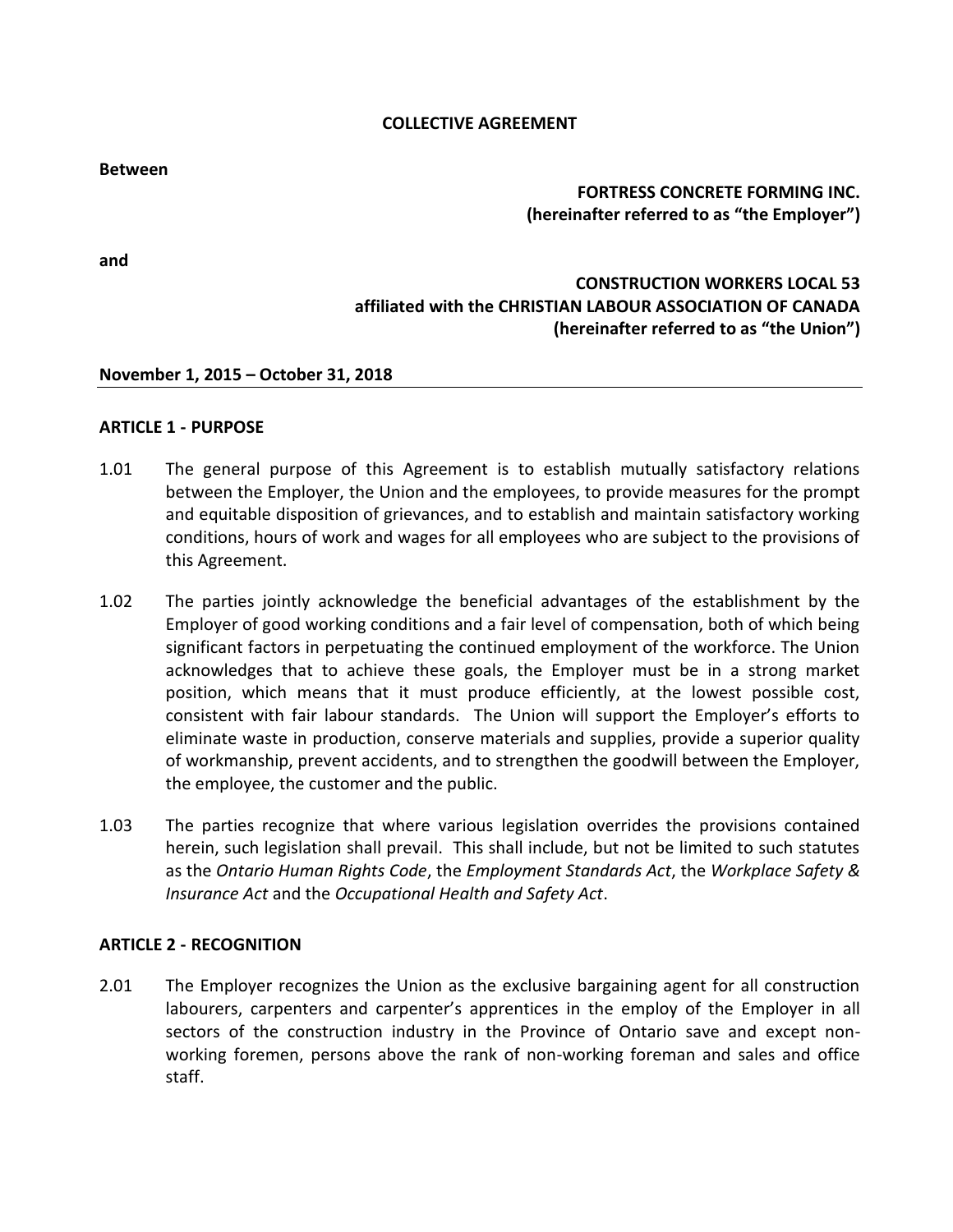- 2.02 There shall be no revision, amendment or alteration of the bargaining unit as defined herein, or of any of the terms and provisions of this Agreement, except by mutual agreement, in writing, of the parties. Without limiting the generality of the foregoing, no classification may be removed from or added to the bargaining unit except by mutual agreement, in writing, of the parties. Failure to agree to any revision, amendment or alteration of the bargaining unit or the removal from or addition to any bargaining unit classification shall not constitute a grievance, nor be submitted to arbitration.
- 2.03 The Employer may, at its sole discretion, subcontract, sublet, utilize outside agency staff, or otherwise assign any number of persons to perform work normally performed by employees covered by this Agreement provided that no qualified employee is laid off as a result, or no qualified employee is available for recall or available during the recall period in accordance with Article 12.02(d). Any such subcontracting, subletting, utilization of outside agency staff or other assignment of such work shall be considered by the Employer and Union to be specifically excluded from and not within the scope of the bargaining unit description set out in Article 2.01 above, such that the terms and conditions of this Agreement shall have no application whatsoever to the subcontracting, subletting, utilization of outside agency or other assignment of such work.

# <span id="page-3-0"></span>**ARTICLE 3 - MANAGEMENT RIGHTS**

- 3.01 Provided such actions are consistent with the further terms of this Collective Agreement, the Employer's rights include but are not limited to the following:
	- a. The right to maintain order, discipline and efficiency; to make, alter and enforce rules and regulations and policies and practices to be adhered to by its employees including the right to continue to develop, administer, maintain and enforce the provisions of the Employer's Employee Manual provided such provisions are not inconsistent with any of the provisions of this Agreement;
	- b. The right to select, hire and direct the workforce and employees; to transfer, assign, promote, demote, classify, layoff, recall and suspend employees; to select and retain employees for positions excluded from the bargaining unit;
	- c. The right to operate and manage the Employer's business in order to satisfy its commitments and responsibilities, the right to determine the kind and location of business to be done by the Employer, the direction of the working forces, the scheduling of work, the number of shifts, the methods, processes and means by which work is to be performed, job content, quality and quantity standards, the right to use improved methods, machinery and equipment, the right to determine the number of employees needed by the Employer at any time and generally, the right to manage the business of the Employer, and to plan, direct and control the operations of the Employer, including the workforce, without interference.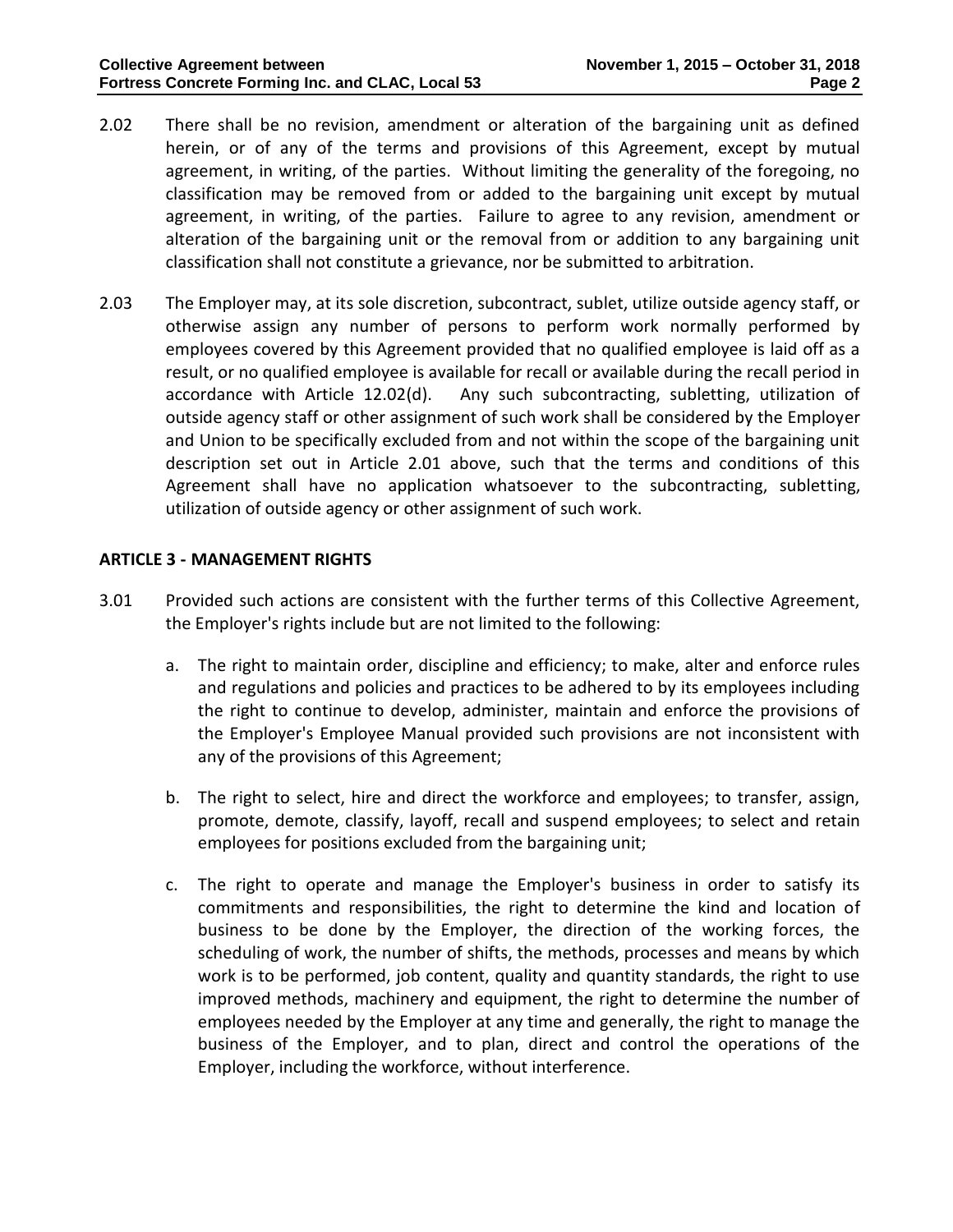#### <span id="page-4-0"></span>**ARTICLE 4 - UNION REPRESENTATION**

- 4.01 For the purpose of representation with the Employer, the Union shall function and be recognized as follows:
	- a. Stewards are representatives of the employees in certain matters pertaining to this Agreement, including the processing of grievances. Stewards will not absent themselves from their work to deal with grievances without first obtaining permission from the Employer. Permission will not be withheld unreasonably. Stewards that are absent from work to attend a grievance meeting, grievance arbitration, mediation or any other proceeding that arises from the administration or enforcement of this Agreement shall receive their regular hourly rate for all time spent attending to such matters.
	- b. Bargaining committee members shall be recognized as having authority to participate in the negotiations for a Collective Agreement and any renewals thereof. Bargaining committee members shall be granted paid leave from their scheduled work to participate in negotiations.
	- c. Union Representatives are representatives of the employees in all matters pertaining to this Agreement, particularly for the purpose of processing grievances, negotiating amendments to and renewals of this Agreement and enforcing the employees' collective bargaining rights as well as any rights under this Agreement and under the law.
- 4.02 The Union agrees to notify the Employer in writing of the names of its stewards and the effective dates of their appointments. The Employer shall not be required to recognize a steward until such notice is received.
- 4.03 The Employer may meet periodically with the employees for the purpose of discussing any matters of mutual interest or concern to the Employer, the Union and the employees. A Union Representative may attend such meetings.
- 4.04 Union Representatives shall have the right to periodically visit job sites without disrupting productivity and without unreasonable intrusion into the Employer's or its clients' premises. The Union's Representative shall report to the site superintendent, or foreman upon arriving at a worksite, and shall abide by all necessary protocol as determined by the general contractor, the Employer, or the client.

# <span id="page-4-1"></span>**ARTICLE 5 - NO STRIKES OR LOCKOUTS**

5.01 In view of the orderly procedure established by this Agreement for the settling of disputes and the handling of grievances, the Union agrees that during the term of this Agreement, or while negotiations for a renewal Agreement are being held, neither the Union, its members or any employee shall take part in or cause or encourage any strike, picketing, slowdown or any stoppage or suspension of, or interference with work, or production,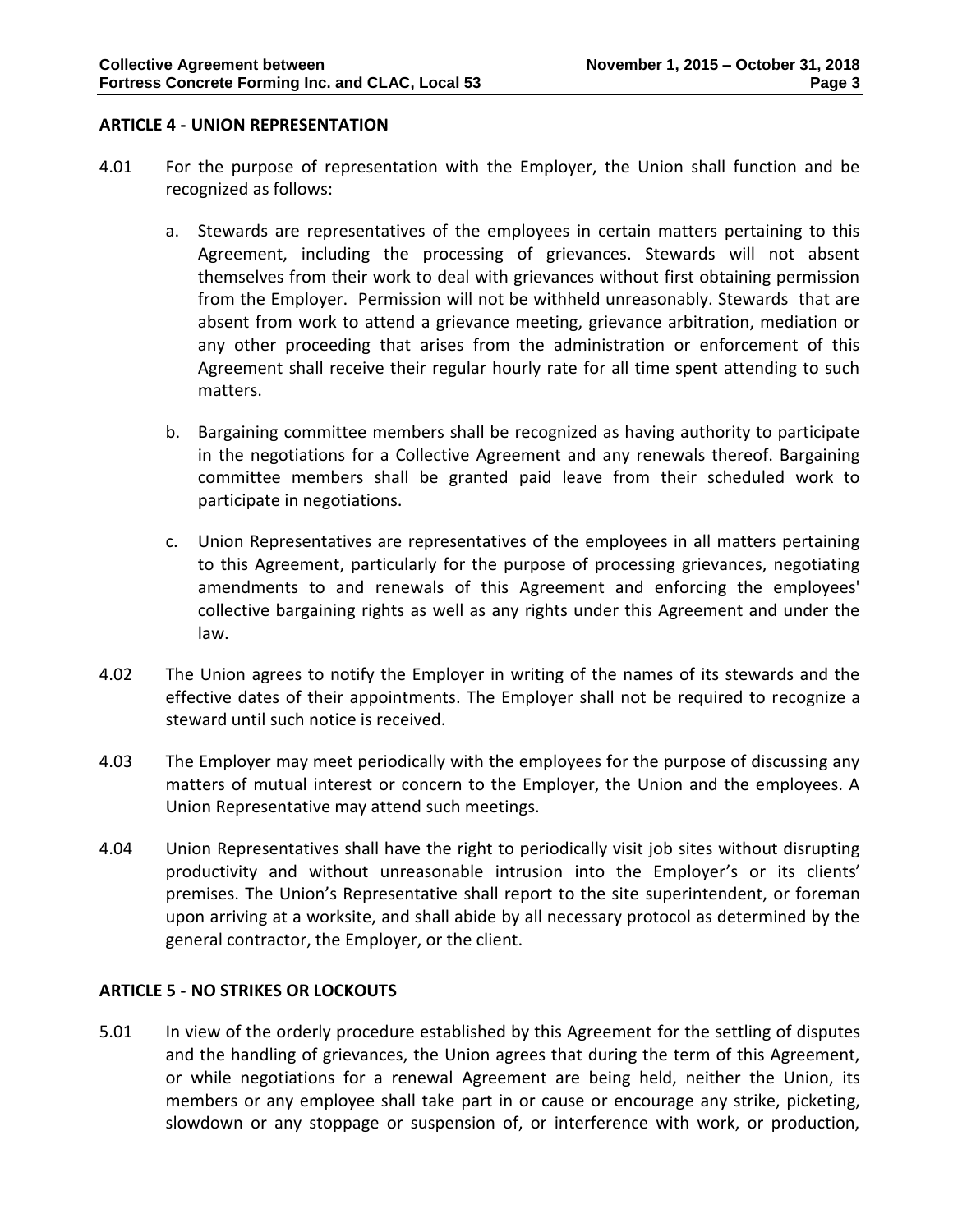which shall in any way affect the operations of the Employer, nor shall there be any sympathy strikes, or secondary strikes and boycotts.

5.02 The Employer agrees that during the term of this Agreement, or while negotiations for a renewal Agreement are being held, the Employer will not engage in any lockout of its employees or deliberately restrict or reduce the hours of work or deliberately send employees home when this is not warranted by the workload.

# <span id="page-5-0"></span>**ARTICLE 6 - EMPLOYMENT POLICY**

- 6.01 The Union and the Employer will cooperate in maintaining a desirable and competent labour force. The Employer will notify the Union of staffing requirements giving as much prior notice as possible. The Union will provide a list of manpower available. The Employer at its discretion may hire employees so listed or from other sources.
- 6.02 To assist in the efficient placement of appropriately skilled members the Employer will inform the Union when employees are laid off and when new employees are hired.
- 6.03 The Employer has the right to hire new employees as needed, provided that no employee is laid off as a result of the hiring, and provided that there are no employee(s) who have been laid off that are eligible for recall in accordance with Article 12.
- 6.04 New employees will serve a probationary period commencing from the date of hire and until having successfully completed sixty (60) days worked, during which the following shall apply:
	- a. Regular union dues and fees are to be deducted and remitted from the first day of employment.
	- b. Notwithstanding the provisions of Article 21.01, which the parties agree will not apply to an employee who has not completed his probationary period, an employee may be discharged during the employee's probationary period, at the discretion of the Employer, and such discharge shall not become the subject of a grievance.

# 6.05 **Students**

- a. The term "Student" shall be applied to an employee hired to normally work only between May and September, and is enrolled in secondary or post-secondary school, or intends to return to a secondary or post-secondary education, or an employee that works at any time in the year as part of co-operative education program.
- b. A Student employee shall not be eligible for the contributions or payments that flow from Article 13 – CLAC Health Fund, Article 14 – Pension Plan and Article 17.03.
- c. A Student shall retain no recall rights as provided by Article 12. Students may progress through the wage grid, in accordance with the terms of Schedule "B."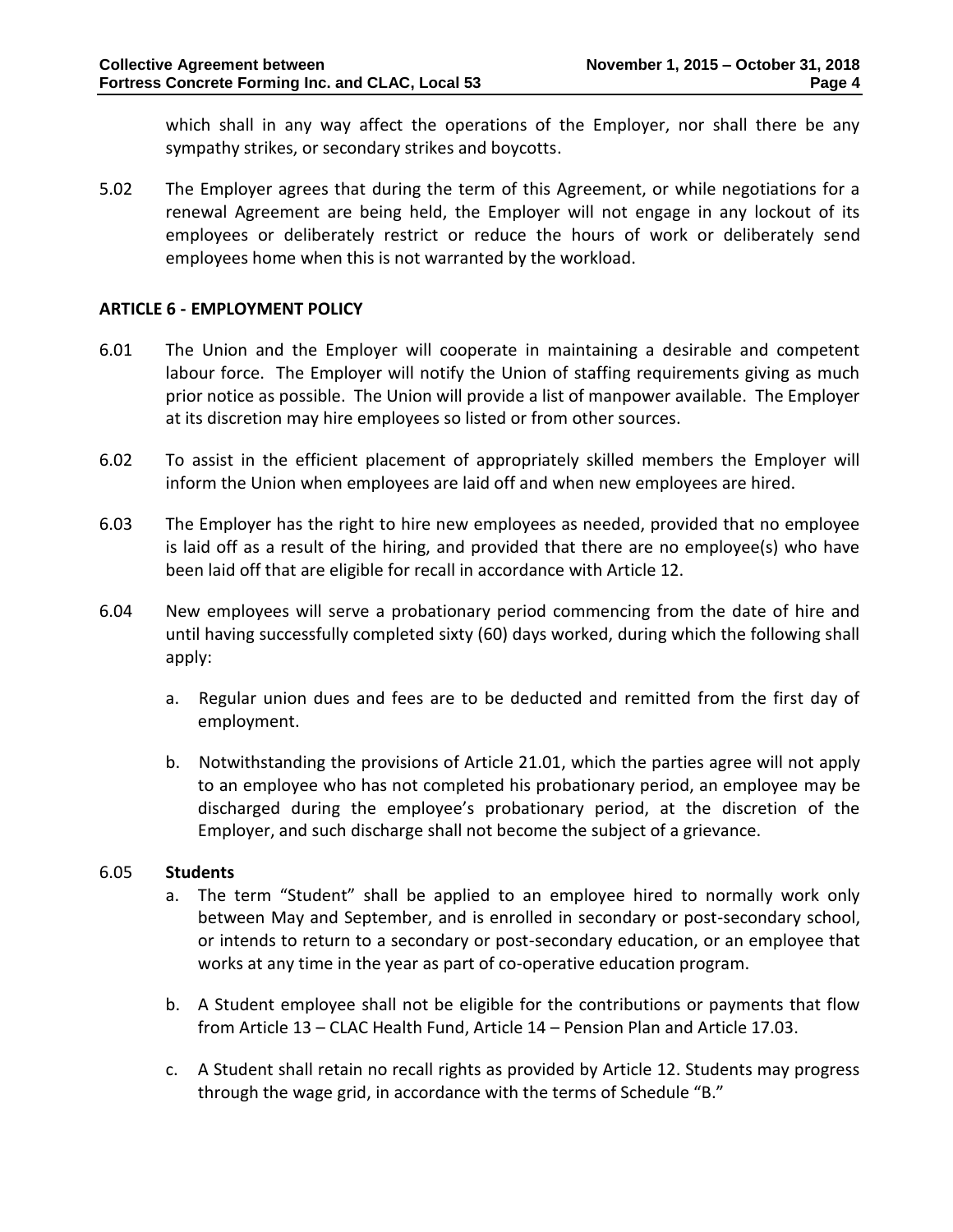d. When the conditions described in (a) above no longer apply to an individual, the Employer shall determine whether to offer the person regular employment, subject to all of the conditions of the Collective Agreement. Should a student become a regular employee, the probation period, and any other waiting period contemplated by Article 13, or Article 14 shall be waived. His employment date as contemplated by Article 12 shall thereafter be set as the date on which he becomes a regular employee.

# <span id="page-6-0"></span>**ARTICLE 7 - CHECK OFF AND UNION MEMBERSHIP**

- 7.01 Neither the Employer nor the Union will compel employees to become members of the Union. The Employer will not discriminate against employees because of Union membership or lack thereof, and it will inform all new employees of the contractual relationship with the Union. All new employees shall be referred by the Employer to a Union Steward or a Union Representative in order to give the Union an opportunity to describe the Union, its purpose, representation policies, and any other information relevant to such new employees.
- 7.02 The Employer shall deduct from each pay of all employees covered by this Agreement, an amount of money equal to union dues, and shall remit the same monthly to the Union office, not later than the  $15<sup>th</sup>$  of the month following the month in which such dues are deducted.
- 7.03 The Union shall hold harmless, and agrees to indemnify the Employer, its successors, administrators and assigns against any liability incurred by each of them by reason of having made any deductions, remittances, or payments required by this Agreement.
- 7.04 The Employer shall remit dues on a form prescribed by the Union and shall include on such remittance the following information for each employee:
	- a. name;
	- b. rate of pay;
	- c. gross earnings;
	- d. total regular and overtime hours worked in the month for which such deductions are made;
	- e. dues or fees deducted and remitted on behalf of the employee as may be prescribed by the Union; and
	- f. contributions on behalf of the employee and any deductions from and remitted for an employee as may be prescribed by this Agreement.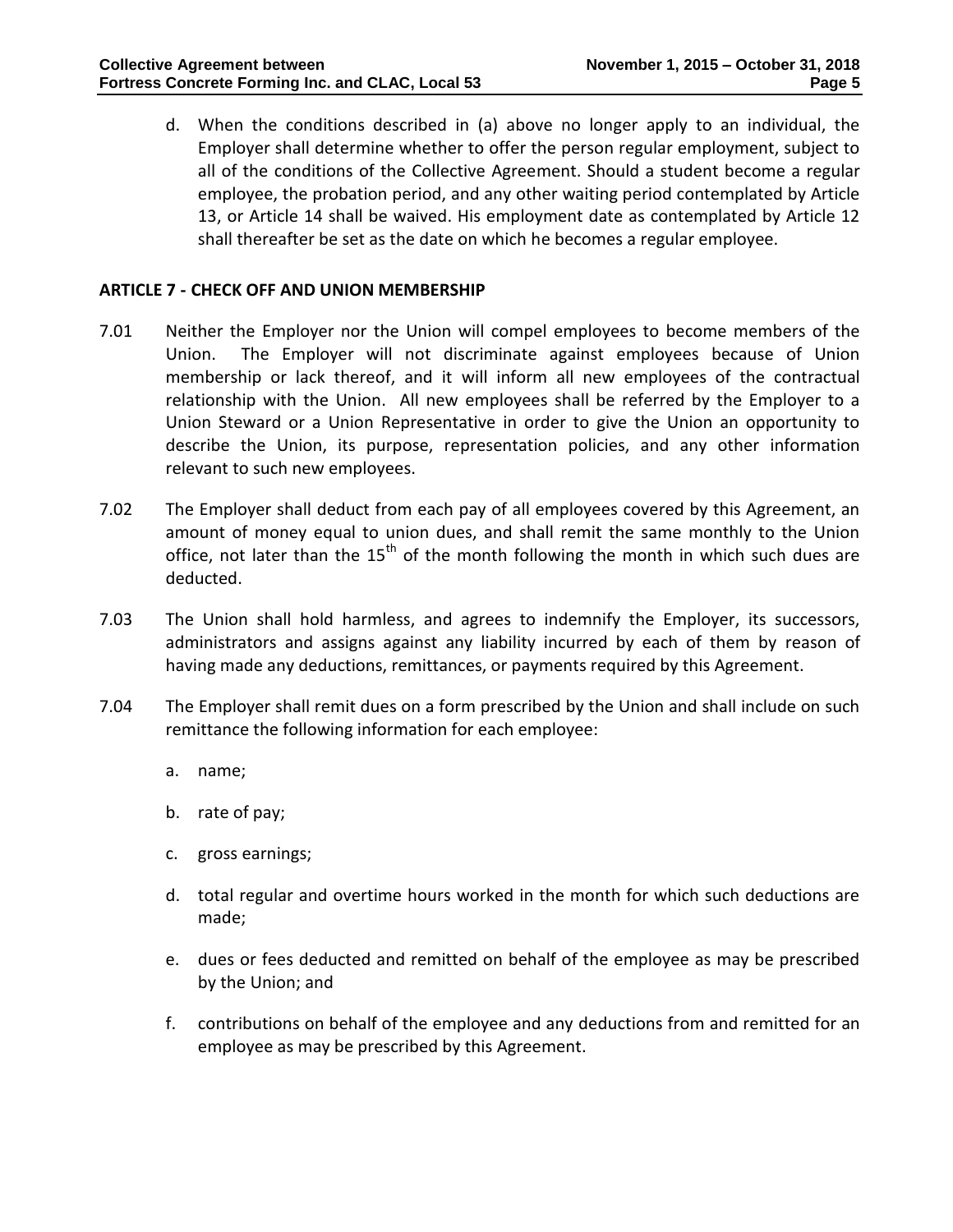- 7.05 When the Employer hires new employees who are not members of the Union, the Employer shall also include on the next remittance, the following information of the employee involved:
	- a. address;
	- b. telephone;
	- c. date of hire;
	- d. classification
- 7.06 Employees who cannot support the Union because of a conscientious objection as determined by the Union's internal guidelines may apply to the Union in writing.

# <span id="page-7-0"></span>**ARTICLE 8 - WAGES AND RATES OF PAY**

- 8.01 Wage rate schedules applicable to various job classifications are as set forth on Schedule "A" attached hereto and made part hereof. The wages shall apply to all work performed by the employees.
- 8.02 Wages shall be paid weekly by direct deposit and shall be accompanied by a separate statement identifying both the Employer and employee, outlining regular hours worked, the hourly rate, overtime hours worked, the total earnings, the amount of each deduction and net earnings.
- 8.03 In the event that a new classification(s) is established by the Employer during the term of this Agreement, the wage rate applicable for such newly established classification(s) shall be subject to negotiations between the Employer and the Union. Should the Employer and the Union fail to successfully negotiate such wage rate, the parties agree that the sole issue of the establishment of such wage rate may be submitted to arbitration in accordance with Article 23 - Arbitration of this Agreement.

# <span id="page-7-1"></span>**ARTICLE 9 - HOURS OF WORK, OVERTIME, ON CALL WORK, REST PERIODS AND SHIFT PREMIUM**

- 9.01 The following sections and paragraphs are intended to define the normal hours of work, for the purpose of calculating overtime only and shall not be construed as a guarantee of hours of work per day or per week, or of days of work per week.
- 9.02 A regular workweek shall consist of forty-four (44) hours, comprised of five (5) regular work days, Monday to Friday inclusive. The employee and Employer may jointly agree to amend the regular work day, subject to the requirements of each work site.
- 9.03 All work performed in excess of ten (10) hours in one day, and any hours in excess of fortyfour (44) hours in a work week, shall be paid at the rate of one and one-half times (1½x) the regular hourly rate of pay. In calculating the total regular number of hours worked per week, hours for which overtime has already been paid due to the daily overtime threshold shall not be included.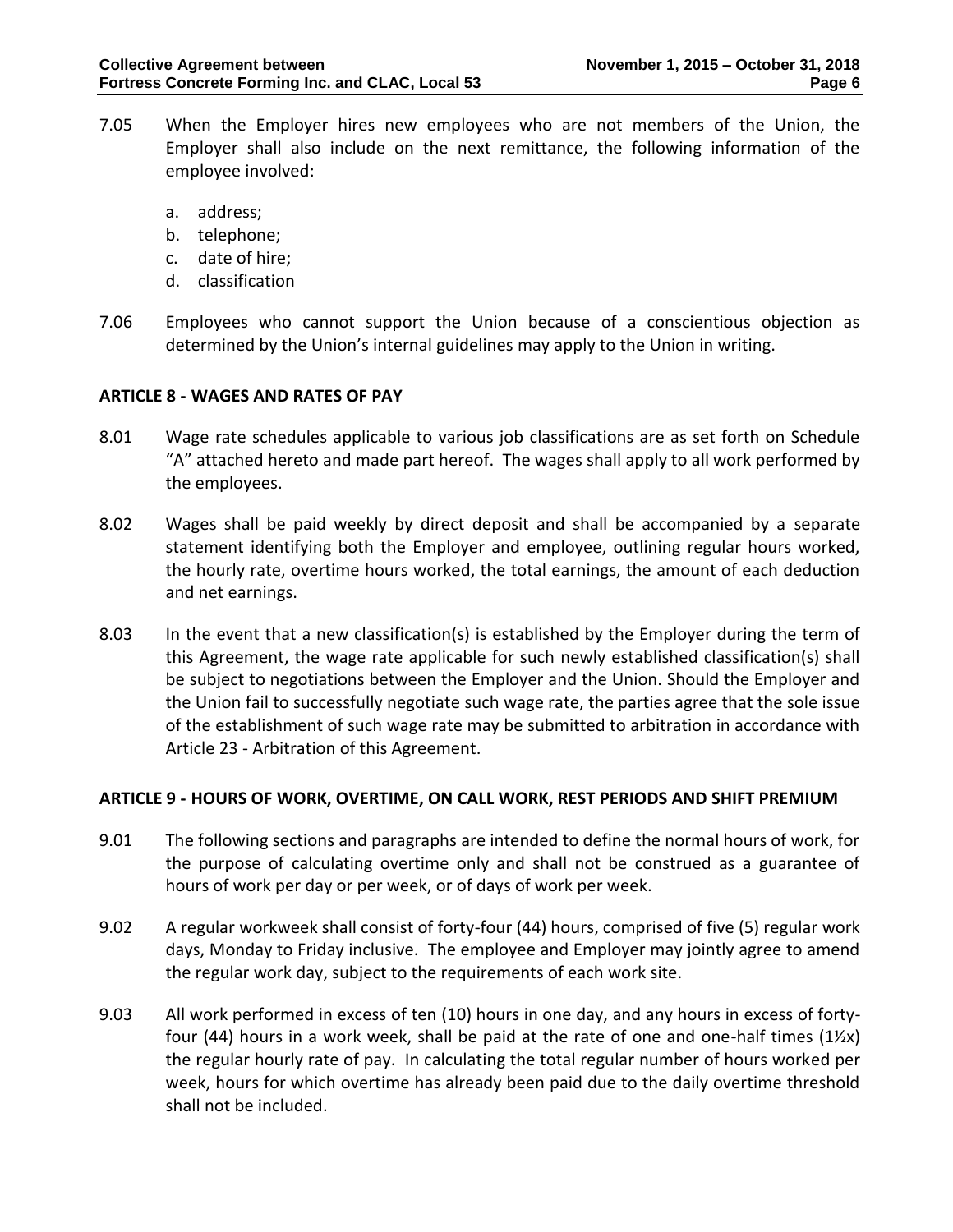- 9.04 All hours of work performed on Saturday shall be paid at the overtime rate of one and onehalf times (1½x) the regular hourly rate of pay for those employees that have worked four (4) days of the previous Monday to Friday workweek and have worked thirty-six (36) hours or greater but less than forty-four (44) hours during those days.
- 9.05 Work shall not normally be performed on Sunday. However, if extraordinary circumstances necessitate work on Sunday, time worked shall be paid at the rate of two times (2x) the regular rate of pay.
- 9.06 There shall be two (2) paid coffee breaks of fifteen (15) minutes on each shift. Employees shall be entitled to an additional paid coffee break for every two (2) hours worked beyond eight (8) hours per day. Employees shall take an unpaid meal period of one-half (½) hour at the midpoint of their shift, or at such time during their work day which is convenient.
- 9.07 In the event an employee is assigned to work an afternoon or night shift, he shall receive a shift premium which is equal to one (1) hour's pay which shall be added to his shift. Such hour shall not be attributable to the total regular hours worked in a week or for that day, for the purpose of determining overtime pay. This premium shall apply to all hours worked when the majority of the hours on a shift occur between 6:00 p.m. and 5:00 a.m. The Employer shall give an employee as much advance notice as possible before the employee is assigned afternoon or night shift work.
- 9.08 Scheduled "Off Shift" When an employee is assigned to work an "off shift", the employee shall receive a minimum of eight (8) hours pay for each such "off shift" and all such hours shall be paid as time and one-half  $(1/2)$  the employee's regular rate of pay. The employee may be asked by the Employer to remain at work for eight hours in such cases. An employee who works such a shift shall not be scheduled to work for eight (8) hours following the conclusion of such shift. An "off shift" is defined as;
	- a. one or two shifts in the course of the week where the majority of hours worked occur between 11:00 p.m. and 5:00 a.m. and,
	- b. is occurring during a week in which the employee is otherwise normally working day shifts.
- 9.09 An employee who reports to work in the usual manner without having been notified that there is no work available, or who is sent home because of a lack of work before he has worked four (4) hours shall receive a minimum of four (4) hours pay at his regular hourly wage rate. In the case of inclement weather, the employee shall make reasonable effort to contact his supervisor prior to the beginning of the work day, and if not, may not be eligible for the minimum hours.

# 9.10 **Project Site Agreement**

In the event that a work site is of such distance from the Employer's base of operations that further modification to the provisions of Article  $9 -$  Hours of Work, or Article 15 – Transportation, Travel and Room and Board are necessary, the Employer and the Union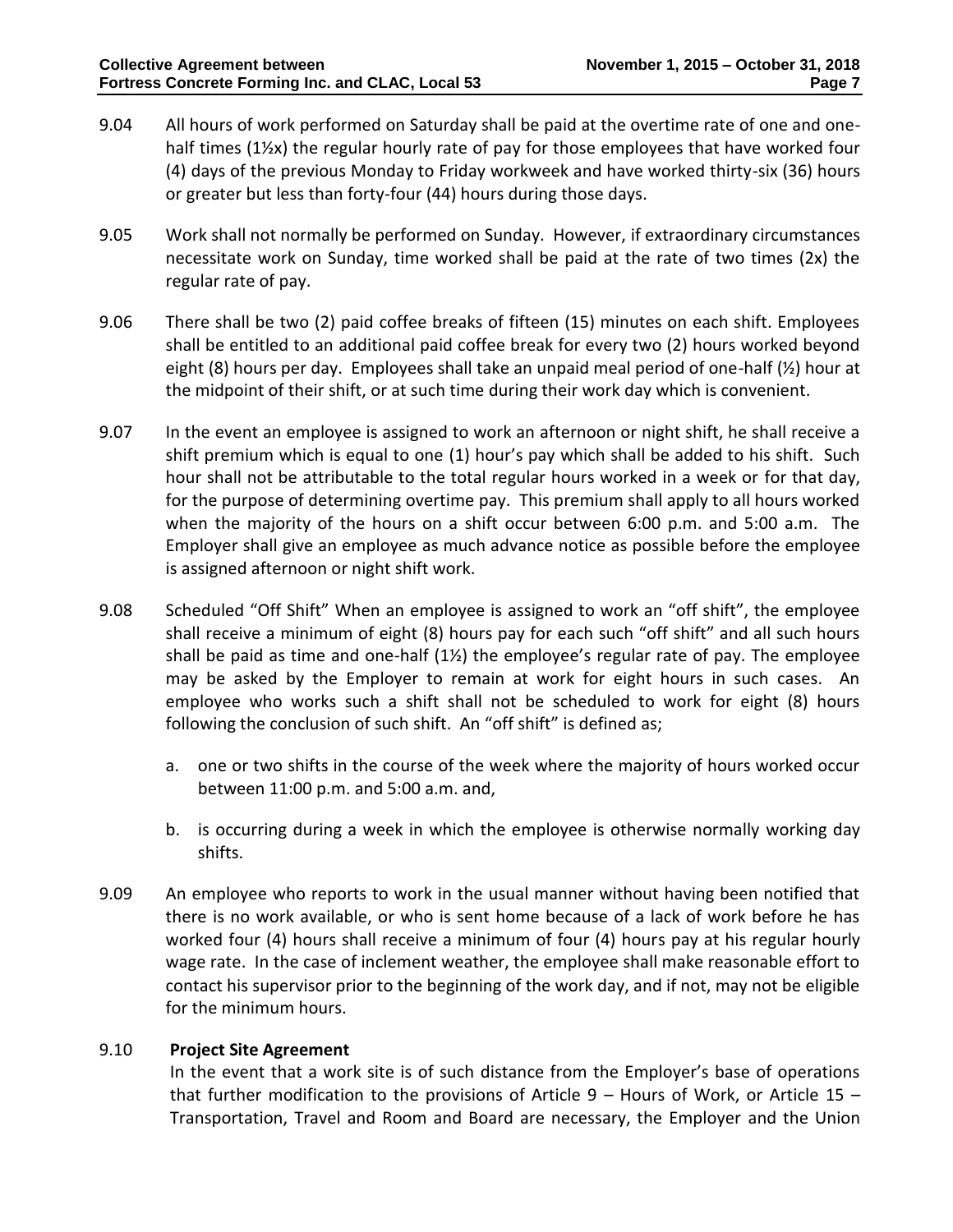may establish a 'Project Site Agreement' in advance of any work beginning at such work site.

# <span id="page-9-0"></span>**ARTICLE 10 - VACATION AND VACATION PAY**

- 10.01 The Employer agrees to pay each employee vacation pay calculated at six percent (6%) of the employees gross wages.
- 10.02 Vacation periods shall be arranged by mutual agreement between the Employer and the employee, subject to the following considerations;
	- a. Each employee is entitled to only one (1) week of vacation during the period beginning July 1st and concluding on Labour Day (Peak Period), unless the Employer specifically authorizes additional time.
	- b. Requests for vacation during the "Peak Period" that are submitted between March  $15^{th}$ and March  $30<sup>th</sup>$  shall be awarded in a manner that takes into consideration the employee's seniority. All other requests shall be honoured on a first come first served basis and employees shall submit requests at least three (3) weeks in advance of the vacation time requested.
	- c. The Employer shall grant vacation requests insofar as is practicable, having regard to the exigencies of the Employer's business.

# <span id="page-9-1"></span>**ARTICLE 11 - PUBLIC HOLIDAYS**

11.01 The following days shall be recognized as Public Holidays:

*New Year's Day, Family Day, Good Friday, Victoria Day, Canada Day, Civic Day, Labour Day, Thanksgiving Day, Christmas Day and Boxing Day*

- 11.02 An employee shall be eligible for Holiday Pay for each of the above days provided that the employee has worked in the fifteen (15) work days preceding the holiday, and that the employee is not absent without cause, or permission the day immediately preceding and day following the Holiday. Holiday Pay shall be calculated as the regular number of hours normally worked in a day as per Article 9.03, multiplied by the employee's wage rate.
- 11.03 An employee shall not normally be required to work on a day listed in Article 11.01. If such work is necessary, the employee shall receive, in addition to Holiday Pay, Holiday Premium Pay which shall be calculated as one and one-half times (1½x) the employee's regular hourly rate for all time worked. Such hours shall not be included when determining the total number of regular hours worked in a week.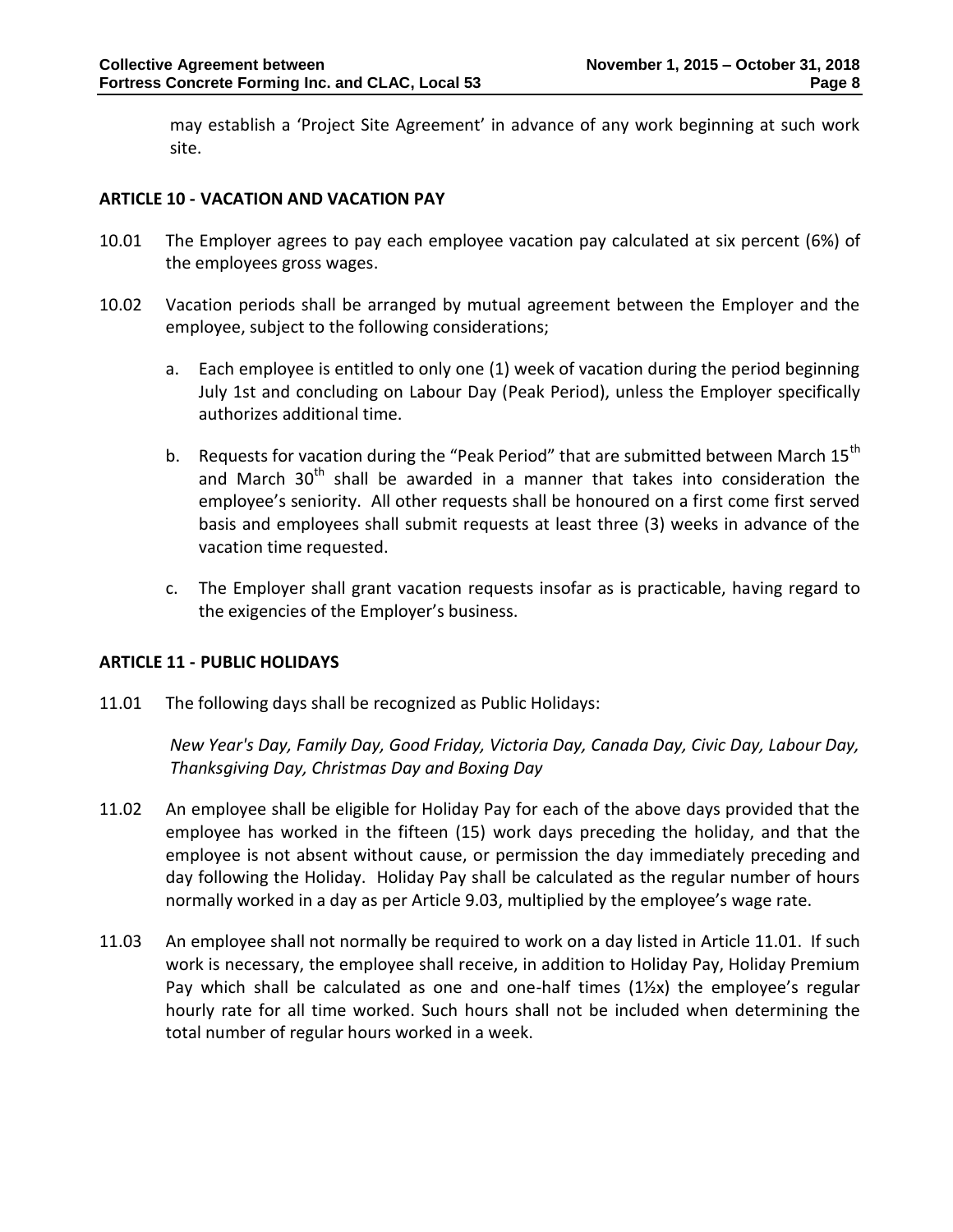#### <span id="page-10-0"></span>**ARTICLE 12 - SENIORITY, LAYOFFS AND RECALL**

- 12.01 Seniority is the ranking of employees in accordance with their length of employment within their respective job classifications. Seniority of current employees covered by this Agreement shall be calculated from the date of hire. New employees, after successfully completing their probationary period, shall be added to the seniority list with seniority attributed from the date of hire. Separate seniority lists shall be maintained for each job classification as identified by Schedule "A" and these lists shall be maintained and kept current by the Employer and shall be made available to the Union upon request.
- 12.02 Seniority rights shall terminate and an employee shall cease to be employed by the Employer when he:
	- a. voluntarily quits his employment with the Employer;
	- b. is discharged, and is not reinstated through the grievance procedure or arbitration;
	- c. fails to report for work as scheduled for more than three (3) consecutive work days without having a justifiable reason for such failure to report;
	- d. is laid off for a period of more than nine (9) consecutive months;
	- e. fails to report on the first day following the expiration of a leave of absence without just cause;
	- f. is absent for a period of more than twenty-four (24) months due to a bona fide injury, or illness;
	- g. fails to report to work following a recall within two (2) workdays if unemployed, or five (5) workdays if employed elsewhere.
- 12.03 In the case of layoffs, the Employer shall rely on the seniority standing of the employees within their classification to determine the appropriate order of layoff. Classifications shall be as set out in Schedule "A" of this Agreement. In general, the employee having most seniority within his classification shall be laid off last and recalled first, provided the employee, at the sole discretion of the Employer, has the necessary skill, ability, and possesses the qualifications to perform the available work. The discretion exercised by the Employer in determining the order of layoff, or as to which employees to lay off shall not be unreasonably exercised. In all cases of layoff, probationary employees and students shall be laid off first.
- 12.04 In case of layoff, an employee shall be given at least a one (1) days' notice or payment equivalent to one (1) day of work in lieu thereof. The Employer shall not be required to give one (1) days' notice of layoff when equipment failure or shortage of material causes operations to cease.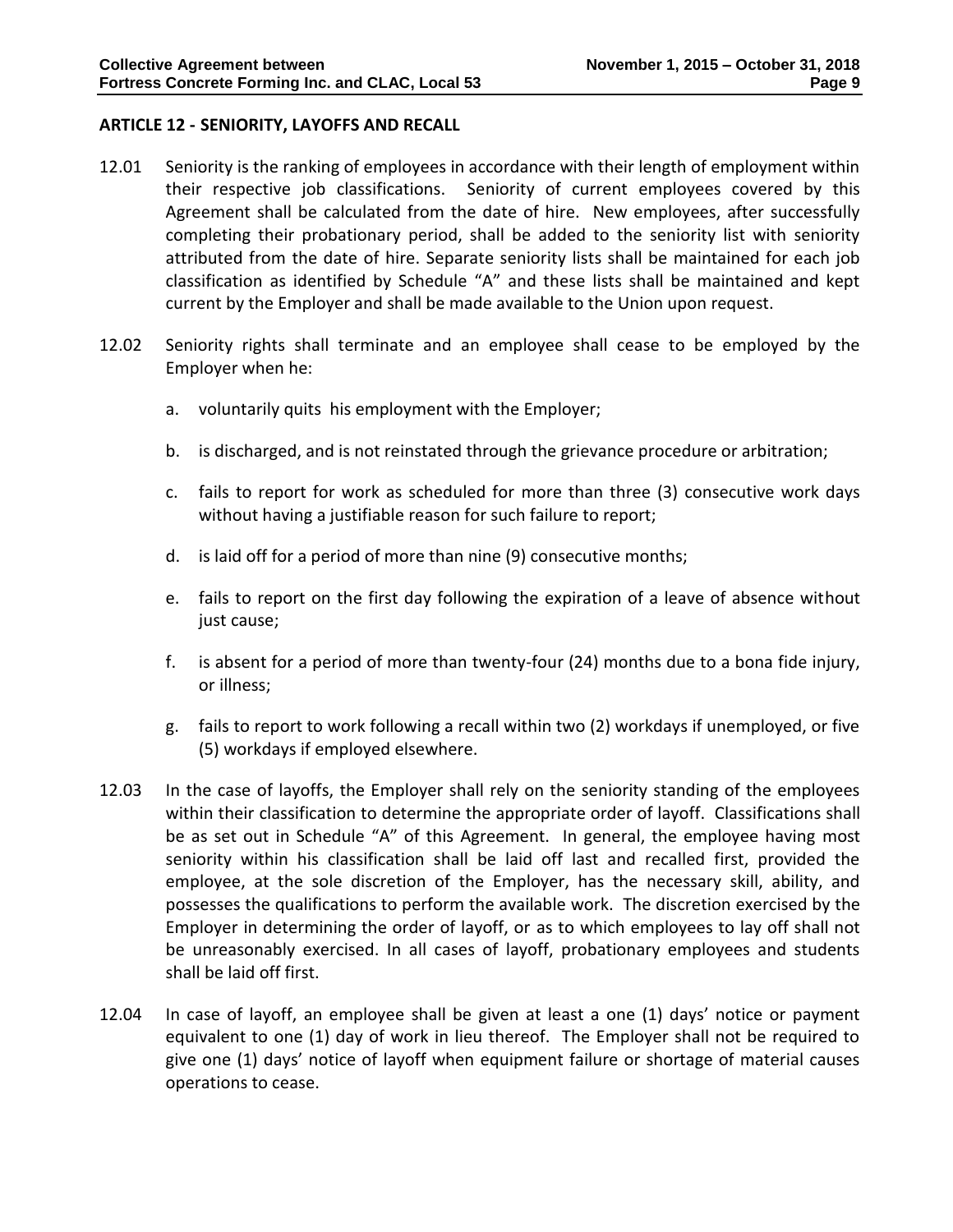12.05 The Employer agrees to notify the Union office of the names of employees laid off within the pay period of the date during which the layoff occurred, together with the employee's classification and the employee's current phone number.

# <span id="page-11-0"></span>**ARTICLE 13 - CLAC HEALTH FUND**

- 13.01 The Union warrants and represents that the Christian Labour Association of Canada Health Fund ("Benefit Plan") is established for the benefit of the employees covered by this Agreement and further that such Benefit Plan is maintained and administered by the Union and supervised by a Board of Trustees.
- 13.02 The Employer agrees to pay to the Union's Benefit Plan an amount as outlined under Schedule "A" for each hour worked by each employee covered under this Agreement.
- 13.03 The Employer's contribution to the Benefit Plan shall be submitted together with union dues and in the manner described in Article 7.04.
- 13.04 The Employer's sole obligation pursuant to Article 13 CLAC Health Fund, and Article 14 Retirement Savings shall be limited to making the payment more particularized therein. The Union covenants and agrees to indemnify and hold harmless the Employer against any and all claims made against, and liability of any nature incurred by, the Employer by reason of any amounts contributed on behalf of, or deducted from any employee's pay and remitted to the Union's Benefit Administration Office. In the event that the Employer fails to comply with these Articles by not remitting to the Union, Article 13.04 will not apply.
- 13.05 The Employer acknowledges that the Benefit Plan provides for Long Term Disability insurance coverage ("LTD"). Where applicable, the Employer, as directed by the Union Benefit Administration Office, will deduct the cost of such LTD coverage from the employee's pay cheques. The monthly cost as directed by the Union Benefit Office will be deducted in equal parts, from each employee. Such deductions shall be remitted to the Union together with the Employer's Benefit Plan contributions in accordance with Article 13 – CLAC Health Fund of the Agreement. Participation in the plan and in the payroll deduction is mandatory.

# <span id="page-11-1"></span>**ARTICLE 14 - PENSION PLAN**

- 14.01 The Pension Plan is maintained and administered by the Union and is supervised by a Board of Trustees. Registered with the Canada Customs and Revenue Agency (CCRA) and the Financial Services Commission of Ontario (FSCO) as Pension Plan #0398594, the Plan is designed for the benefit of all employees covered under this Agreement.
- 14.02 The Employer shall contribute to the Pension Plan, on behalf of each employee, the hourly amount described in Schedule "A" of this Agreement, beginning from the first day of employment. Pension remittances are made in accordance with the Remittances Article and the Union policy on same.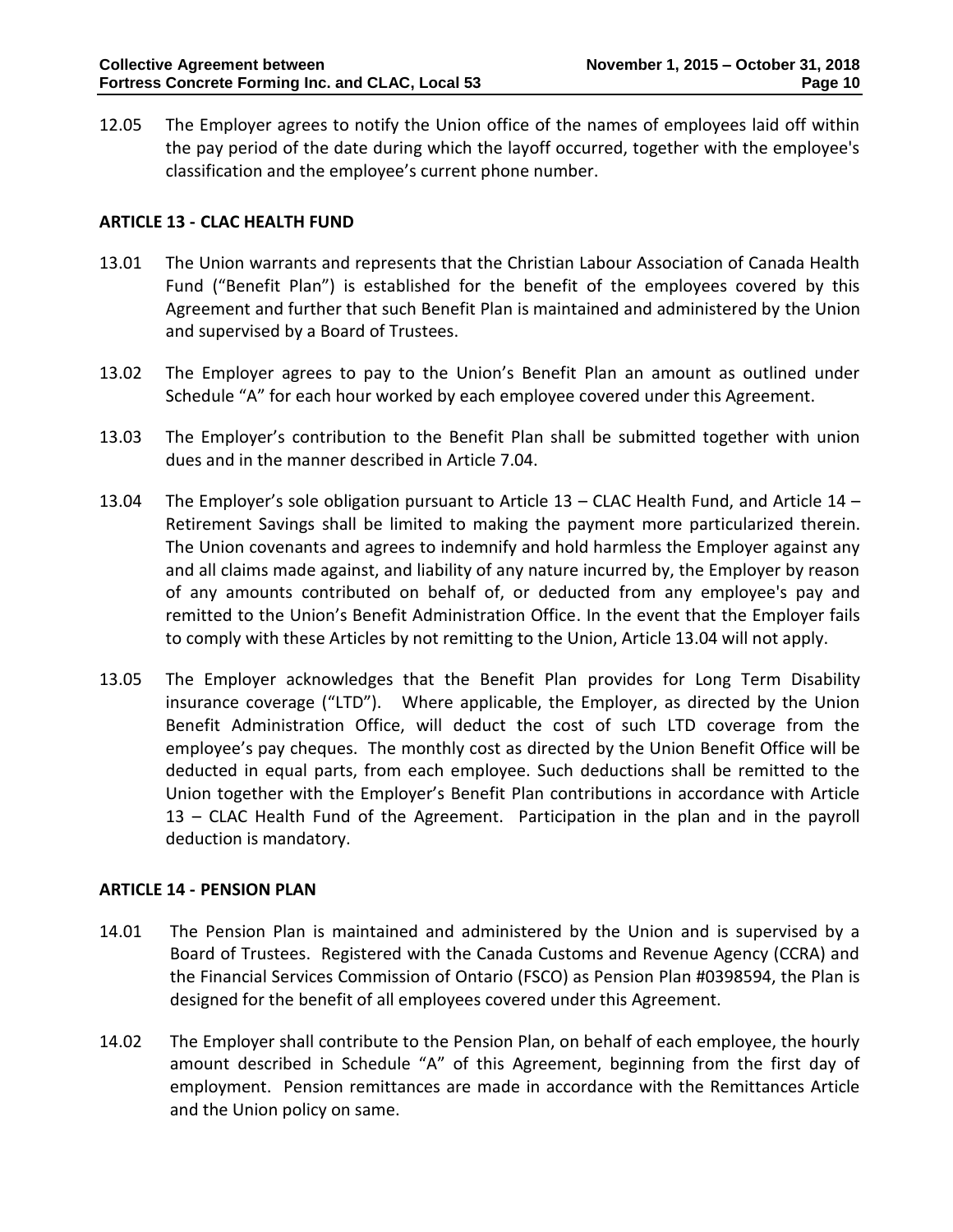- 14.03 Each employee shall make mandatory contributions to the Pension Plan of four percent (4%) of the employee's regular hourly wage rate for all hours worked.
- 14.04 The Employer agrees to deduct, by way of payroll deduction, and remit to the Union, voluntary employee pension contributions. Such amounts shall not exceed the limits established by the Canada Customs and Revenue Agency. Employee contributions are recorded separately on the Employer's monthly remittance to the Union.

An employee request for such deductions shall be submitted to the Employer in a format provided by the Union. A copy of the completed form shall be sent to the Union with the first remittance of such additional voluntary contributions.

# <span id="page-12-0"></span>**ARTICLE 15 - TRANSPORTATION, TRAVEL TIME AND ROOM AND BOARD**

- 15.01 The Employer shall remunerate employees for travel time and mileage as follows:
	- a. There shall be a free travel zone of forty (40) kilometres around the Employer's base of operations or the established marshalling points of the Townline Road Car Park in Cambridge, Ontario and the Homer Watson Boulevard Car Park in Kitchener, Ontario whichever is closer to the worksite. Any worksite within that radius shall be exempt from the provisions herein.
	- b. For any project beyond the free zone, the employee shall be paid a travel allowance equal to the time travelled from the Employer's base of operations to the worksite, but not for return travel. Such payment shall include or generate vacation pay, benefit, pension or other fund contributions.
	- c. If there is to be a change of the established marshalling points, the Employer may only do so with agreement from the Union.
	- d. Employees that are requested to use their own vehicles to; for all travel outside of the free zone, for travel to more than one worksite in a day within the free zone, or to transport materials necessary for the work shall be reimbursed for the use of their personal vehicle at a rate of fifty cents (50¢) per kilometre driven. When an Employer asks that an employee transport others to a worksite, the Employer shall reserve the right to make reasonable carpooling arrangements.
- 15.02 When employees are sent to work on a project beyond one hundred and forty (140) kilometres from the Employer's base of operations, and remain working on such project for consecutive days (in excess of one work day):
	- a. they will be paid a daily subsistence allowance of forty dollars (\$40.00) for each day spent out of town;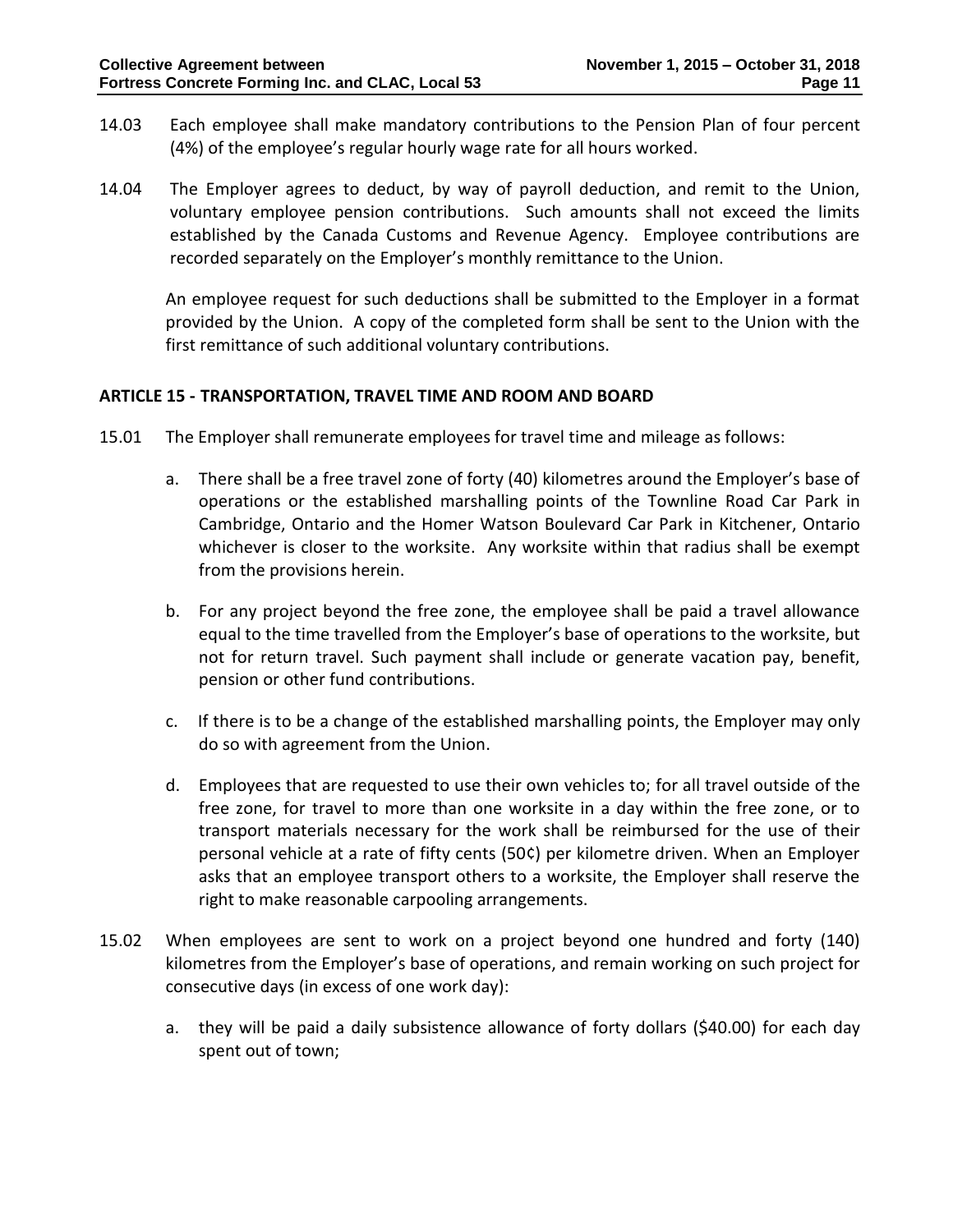- b. they will be provided, in the opinion of the Employer, with suitable accommodation. An employee who is assigned to accommodations that do not include adequate kitchen facilities shall be paid an additional ten dollars (\$10.00) per day;
- c. they will receive a non-taxable travel allowance for one-half  $(\frac{1}{2})$  of the time spent travelling to and from the work site at the beginning and end of the work week only.
- d. they will be transported to the job by the Employer, or where the Employer does not provide transportation, shall receive mileage reimbursement as described in Article 15.01(d) for the trip to and from the project each week.
- 15.03 The Employer shall make arrangements for parking when employees are assigned to a worksite where no adequate parking exists.

# <span id="page-13-0"></span>**ARTICLE 16 - HEALTH AND SAFETY**

16.01 The Employer, Union and the employees shall comply with the provisions of the *Occupational Health and Safety Act* where and when applicable. The Employer shall provide working conditions at all times which are not prejudicial to the health or efficiency of the workers.

Employees are required to report to their Employer any unsafe work conditions, or violation of any safe work policies or procedures established by the Employer, or any violation of relevant safe work legislation.

- 16.02 An employee who is injured in the course of performing his duties and requires medical attention and is unable to continue work shall be paid for his regularly assigned hours for the day of the injury only.
- 16.03 While attending safety training courses authorized by, or required of the employee by the Employer, employees will receive their regular hourly rate of pay for time spent in class, but such hours shall not attract benefit or RRSP contributions, nor shall such hours be used in the calculation of total regular hours worked in a day, or in a week for the purpose of determining eligibility for pay at overtime premium rates. No pay shall be made for time or mileage in connection to travel to and from such courses. For clarity, the parties agree that safety training includes First Aid / CPR when an employee is assigned to acquire such training by the Employer.

# <span id="page-13-1"></span>**ARTICLE 17 - PERSONAL PROTECTIVE EQUIPMENT, TOOLS AND APPAREL**

17.01 The Employer will furnish employees with all necessary personal protective equipment (including, safety glasses, gloves etc.) if and when required. Said equipment shall remain the property of the Employer. Any worn out safety equipment will be replaced by the Employer upon presentation of the worn equipment. The employees shall be held responsible for loss or improper maintenance of personal protective equipment, rain gear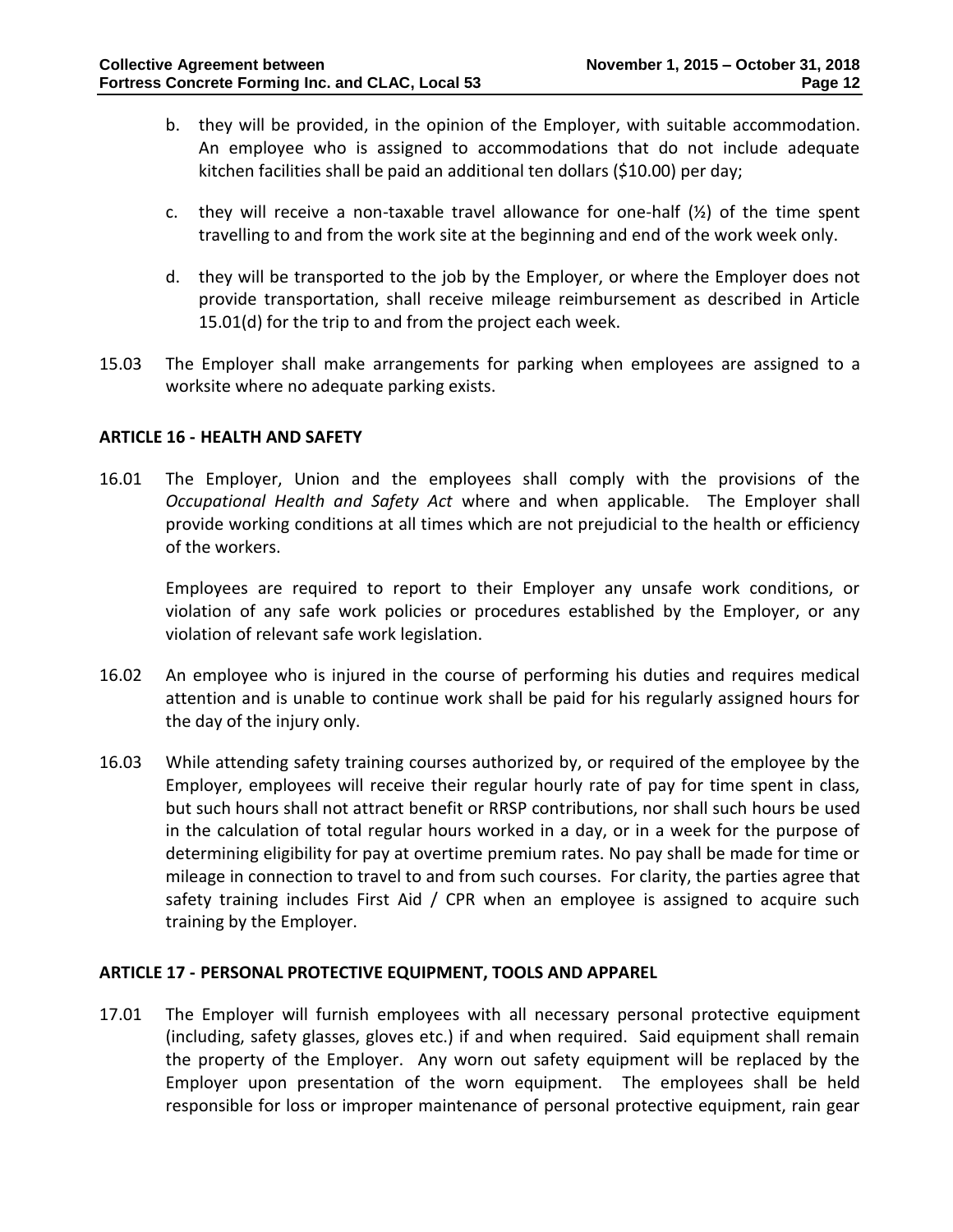and safety equipment provided by the Employer and may at the discretion of the Employer, subject to disciplinary action.

- 17.02 Employees are responsible to bring to work a hammer, a tape, a pouch, an approved safety helmet, and safety boots. The Employer shall supply all other tools necessary for employees to perform their work.
- 17.03 The Employer agrees to pay each employee who has completed one (1) year of service, an annual boot allowance of one hundred dollars (\$100.00) paid on the first full pay period following completion of their first year of service and then every year of employment from that date thereafter.

#### <span id="page-14-0"></span>**ARTICLE 18 - EDUCATION AND ASSISTANCE FUND**

- 18.01 The Employer shall contribute to the Union's Education and Assistance Fund the amount identified at Schedule "A" for each hour worked by each employee covered by this Agreement, and shall remit such contributions to the Union together with union dues, and in the manner described at Article 7.04.
- 18.02 The Education and Assistance Fund shall be used by the Union to educate and instruct members in the competent practice of their trade, in matters relating to Health and Safety, and to instruct specific members in effective labour relations practices.
- 18.03 Having regard to the demands of the Employer's work and operations, the Employer will cooperate with the Union when safety and related courses are made available to the members employed with the Employer.

# <span id="page-14-1"></span>**ARTICLE 19 - CONSTRUCTION INDUSTRY DEVELOPMENT & PROMOTION FUND**

- 19.01 The Employer shall contribute to the Union's Construction Industry Development and Promotion Fund (the "Industry Fund") the amount identified at Schedule "A" for each hour worked by each employee covered by this Agreement, and it shall remit such contributions to the Union together with union dues, and in the manner described at Article 7.04.
- 19.02 The Industry Fund is used to promote the CLAC model of open shop unionized construction representation. This is achieved by industry development among for and with owners and purchasers of construction services, by advocating at municipal and provincial government, by representing open shop union principles at industry conferences and events, and by advising the union leaders, including staff and stewards of opportunities and means to promote the CLAC model. The Industry Fund is used as determined by the union to strengthen the position of the Union, its members and contractors.
- 19.03 The Industry Fund shall not be used to fund a grievance or other legal proceedings against any contractor signatory to CLAC or its affiliated local unions.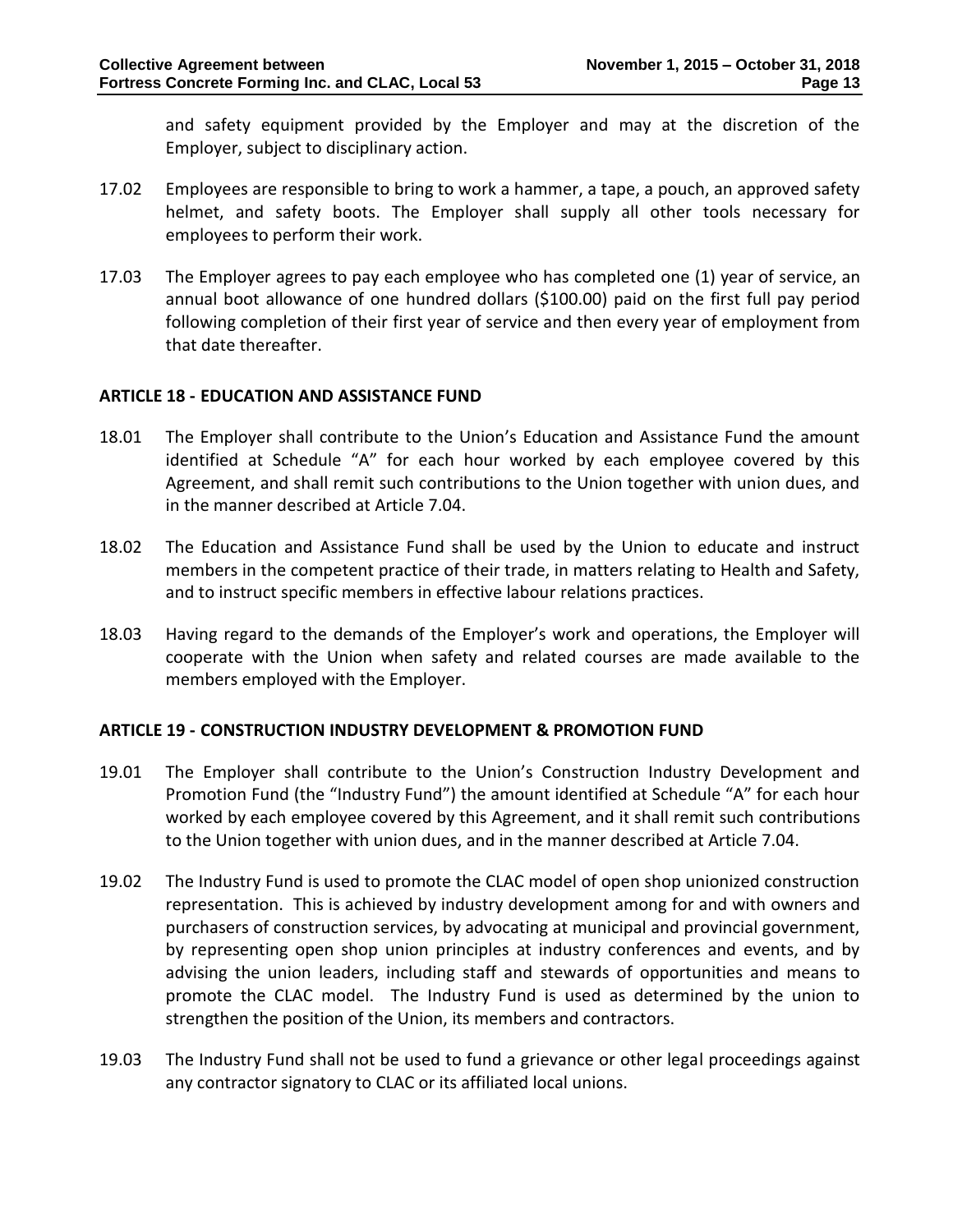#### <span id="page-15-0"></span>**ARTICLE 20 - LEAVES OF ABSENCE, SICK LEAVE, BEREAVEMENT LEAVE AND JURY DUTY**

- 20.01 The Employer shall, subject to reasonable business requirements, grant leaves of absence without pay for a time mutually agreed upon between the Employer and the employee for the following reasons:
	- a. marriage of the employee;
	- b. sickness of the employee or employee's immediate family;
	- c. death in the immediate family;
	- d. participation in union sponsored training or other educational events;
	- e. birth or adoption of the employee's child.
- 20.02 In the event an employee is absent from work for more than one (1) week due to a bona fide illness, or in the case of injury for which time is lost at work, the Employer, at its own expense, may request that the employee provide written verification by a practicing physician, that the employee is able to return to his full duties. Such verification shall assess the extent to which the employee is able to perform the functions, duties and work of the job classification to which such employee is normally assigned.
- 20.03 An employee shall be granted three (3) days leave of absence at his regular rate of pay to make arrangements for and to attend the funeral of an immediate family member which shall include;
	- a. The employee's spouse, common-law spouse or same-sex partner,
	- b. The employee's parent, step-parent, foster parent, or parent of his spouse, commonlaw spouse or same-sex partner,
	- c. The child, step-child, foster child of the employee or the employee's spouse, commonlaw spouse or same sex partner;
	- d. A grandparent, step-grandparent, grandchild or step grandchild of the employee or the employee's spouse, common-law spouse or same sex partner;
	- e. The spouse, common-law spouse or same sex partner of the employee's child, stepchild, or foster child
	- f. The employee's brother or sister
- 20.04 An employee shall be granted a one (1) day leave of absence at his regular rate of pay to attend the funeral of other relatives, which shall include an aunt, uncle, niece, nephew or cousin of the employee.
- 20.05 An employee shall be granted a leave of absence for jury duty.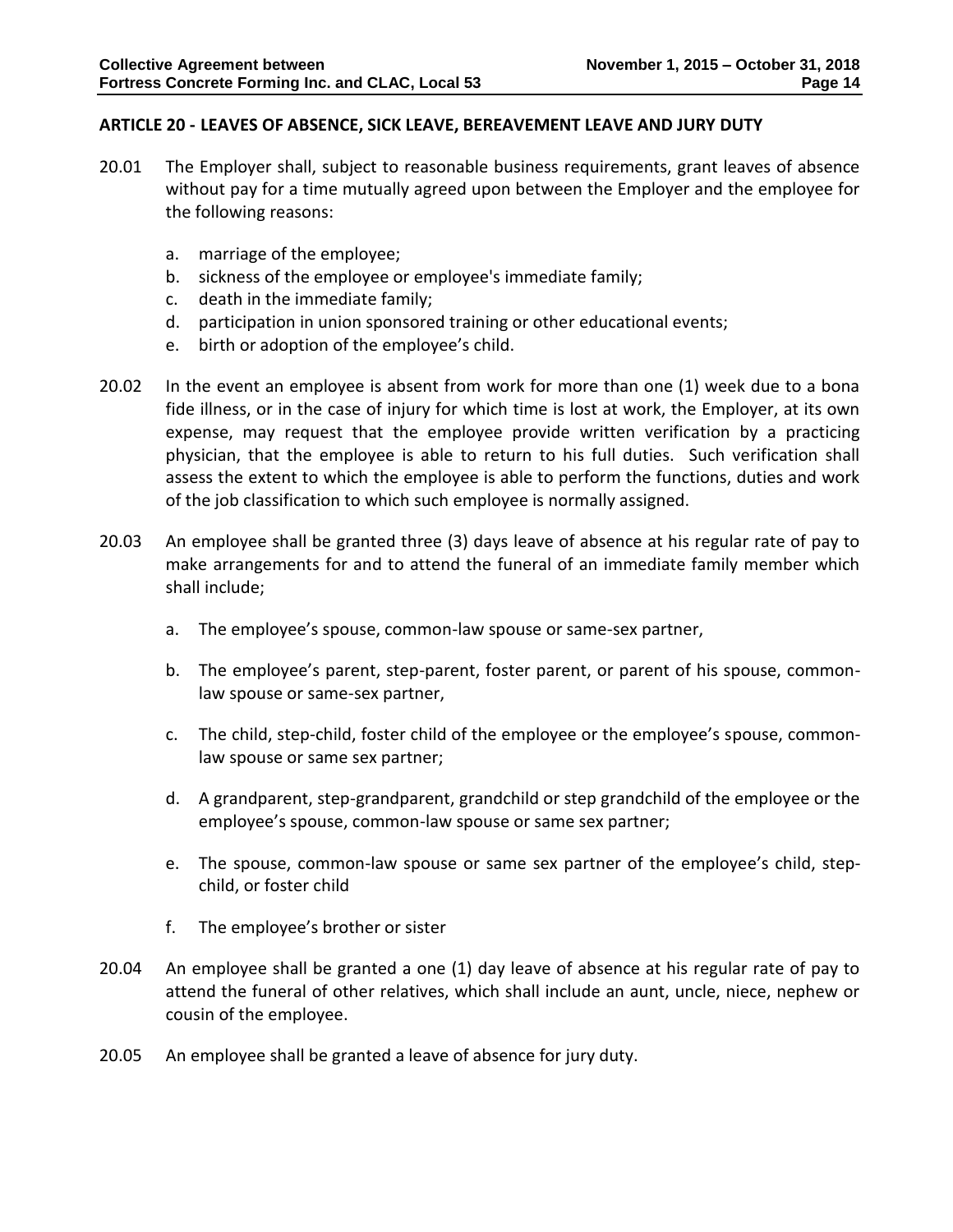#### <span id="page-16-0"></span>**ARTICLE 21 - DISCIPLINE AND DISCHARGE**

- 21.01 The Employer may warn, suspend, demote or discharge an employee for just cause. If the conduct or performance of an employee warrants disciplinary action, such action shall be confirmed in writing. A copy of all such documentation shall be provided to the employee(s) involved, and forwarded to the office of the Union at the time they are issued.
- 21.02 Any disciplinary notice shall be issued only after, or during the meeting with the employee being disciplined. An employee shall be advised of the nature of the meeting prior to attending. The employee shall be accompanied by a steward who shall be paid for such time in accordance with Article 4.01.
- 21.03 Disciplinary meetings shall normally take place during the affected employee's scheduled shift. If the employee is not at work and is not scheduled to work within three (3) days of the incident, or if the incident giving rise to the meeting is so serious that more immediate action is warranted, he may be called in at a time when he is not scheduled to work, but shall be paid for such time during the meeting.
- 21.04 Any letters of warning older than twelve (12) months shall be removed from an employee's file, provided that there is no repeat offence of the incident giving cause to the discipline during such twelve (12) month period. Any record of suspension will be removed after twenty-four (24) months, provided there is no repeat offence of the incident giving cause to the suspension during such twenty-four (24) month period.

# <span id="page-16-1"></span>**ARTICLE 22 - COMPLAINTS AND GRIEVANCES**

- 22.01 It is the mutual desire of the parties to this Agreement that reasonable and legitimate complaints and grievances of employees shall be dealt with as quickly as possible.
- 22.02 It is understood that in all cases an employee shall first give his immediate supervisor an opportunity to address his complaint before proceeding further with any grievance in accordance with this Article.
- 22.03 Grievances properly arising under this Agreement shall be adjusted and settled as follows:
- 22.04 Within five (5) working days after the circumstances giving rise to the grievance occurred, the grievance shall be presented to the Employer, in writing, on the Union's standard form and the parties shall meet within the next five (5) working days to endeavour to settle the grievance.
- 22.05 The Employer shall issue its written decision respecting the grievance within five (5) working days of the meeting contemplated by this Article. If the Employer's decision is not satisfactory to the Union, the Union may refer the grievance to arbitration in accordance with Article 23.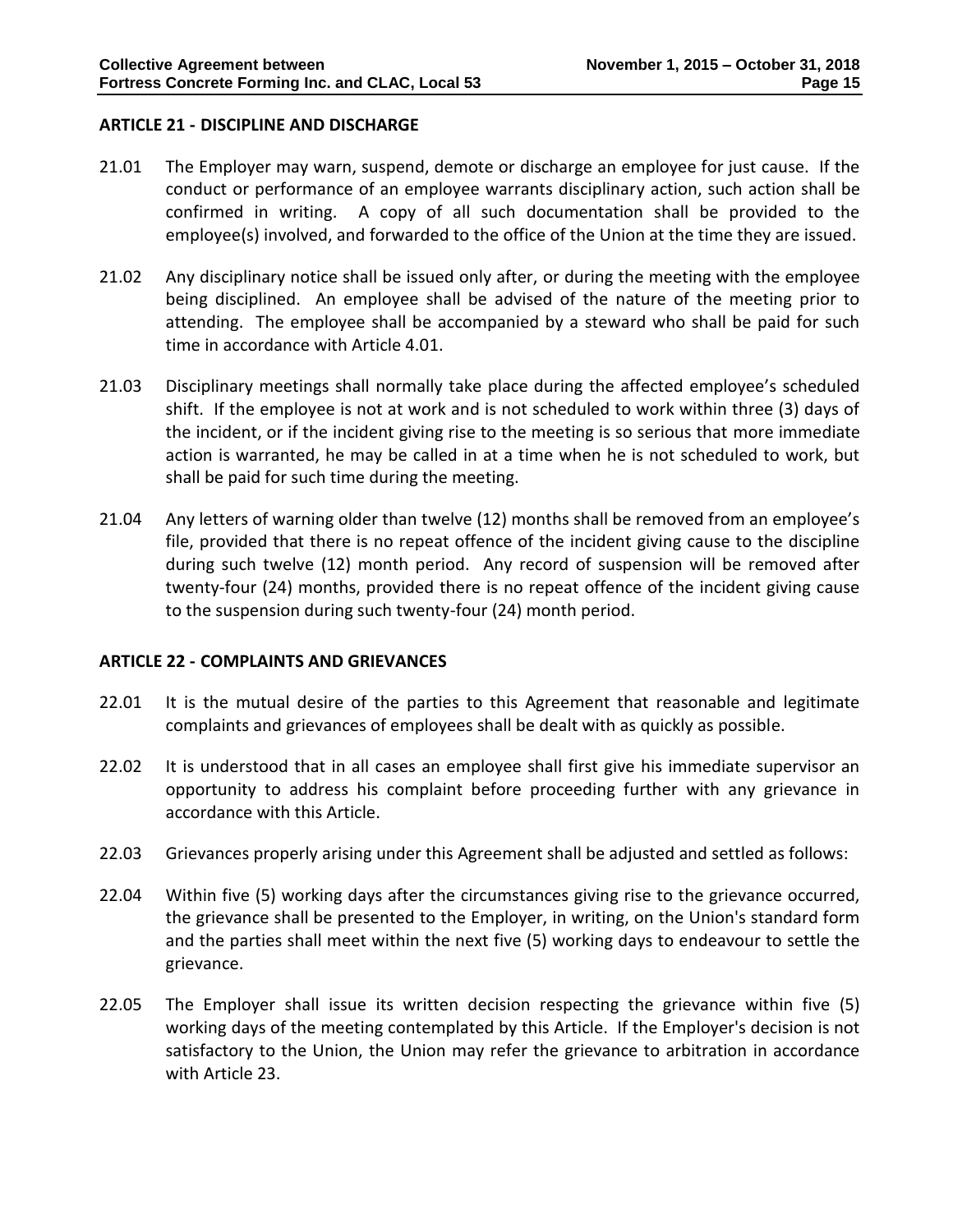- 22.06 A **Group Grievance** is defined as a single grievance, signed by a Steward or Union representative, on behalf of a group of employees who have the same complaint. A Group Grievance shall be processed in accordance with Article 21.03 of the grievance procedure set out above. The names of the employees having the same complaint and advancing such Group Grievance shall be identified and listed on the grievance form.
- 22.07 A **Policy Grievance** is defined as one which involves a question relating to the interpretation, application or administration of this Agreement, or alleged violation of any provision of this Agreement, including any question as to whether a matter is arbitrable. A Policy Grievance may be submitted by either the Union or the Employer in accordance with Article 21.03 of the grievance procedure outlined above. In the case of a Policy Grievance submitted by the Employer, all references to "Union" and "Employer" in Articles 22.03 and 22.04 shall be interchangeable. Such Policy Grievance shall be signed by a Steward or a Union representative or, in the case of an Employer's Policy Grievance, by the Employer or its designated representative.
- 22.08 In the event that the circumstances giving rise to any grievance occurred more than five (5) days prior to the complaint or grievance being initiated and delivered to either the Employer or the Union, as the case may be, then and in such event neither the Employer nor the Union shall be required to consider or process any such grievance.
- 22.09 For the proper administration of this Article:
	- a. The nature of the grievance, the remedy sought and the Article or Articles of the Agreement which are alleged to have been violated shall be set out in the written record of the grievance and may not be subject to change in later steps.
	- b. In determining the time which is allowed in the various steps, only working days shall be included, and any time limits may be extended by agreement in writing only.
	- c. If advantage of the provisions of this Article 22 is not taken within the time limits specified herein as set out above, or as extended in writing between the parties, the grievance shall be deemed to have been abandoned and may not be reopened.

# <span id="page-17-0"></span>**ARTICLE 23 - ARBITRATION**

- 23.01 Each party to this Agreement may refer a grievance to arbitration provided the referral is made within ten (10) working days of the written decision described in Article 22.04 or the date that the written decision should have been made pursuant to Article 22.04. A grievance that is not referred to arbitration in accordance with this Article shall be deemed abandoned and shall be inarbitrable.
- 23.02 Both parties to this Agreement agree that any grievance concerning the interpretation, application or administration of this Agreement, or alleged violation of any provision of this Agreement, including any question as to whether a matter is arbitrable, which has been properly carried through all the steps of the grievance procedure outlined at Article 22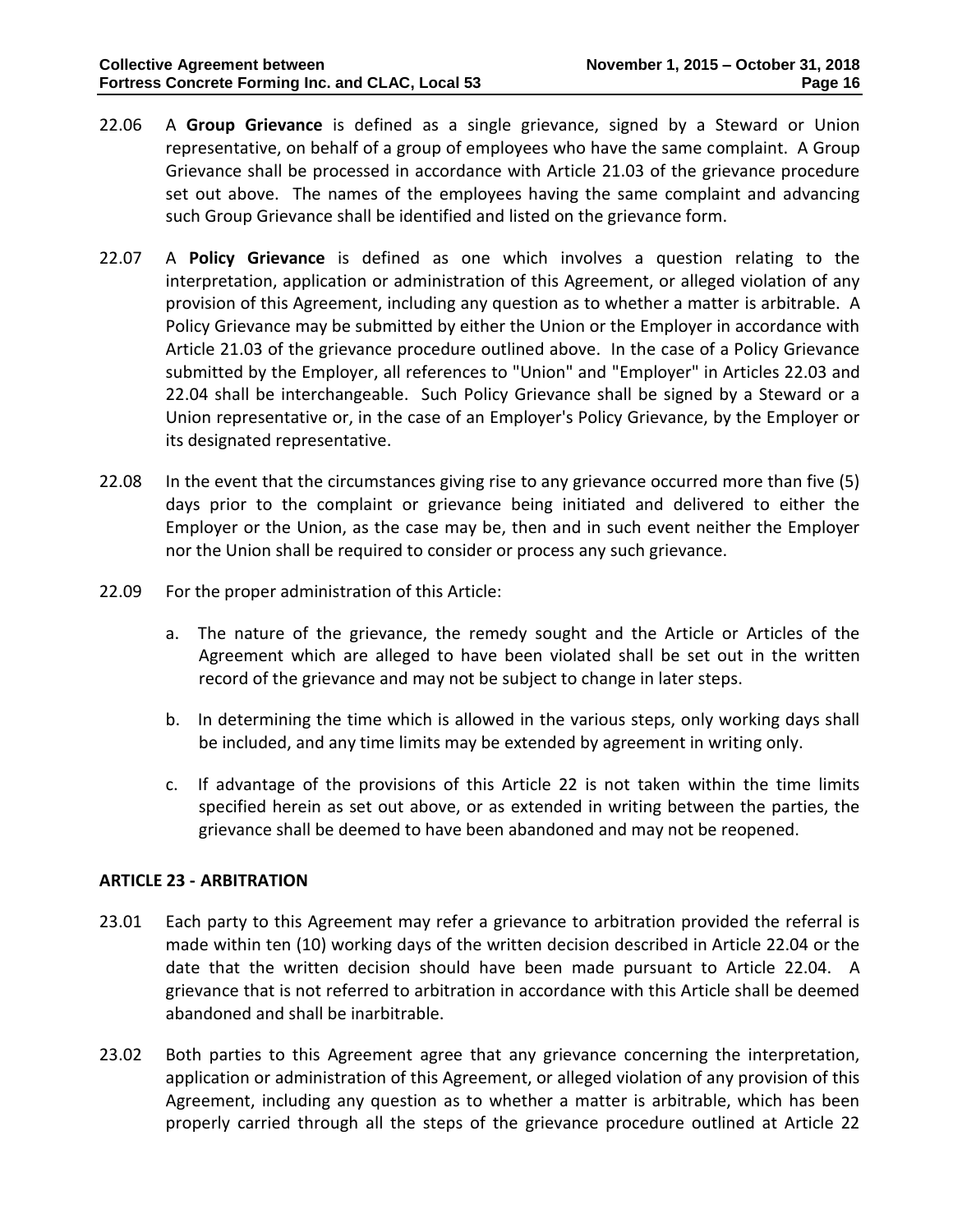above and which has not been settled, will be referred to a Board of Arbitration at the request of either of the parties hereto.

- 23.03 The Board of Arbitration will be composed of a sole arbitrator chosen by agreement of the parties.
- 23.04 Within two (2) working days of the request of either party for a Board, each party shall notify the other of the name(s) of arbitrator(s) it proposes to act as the sole arbitrator.
- 23.05 Should the Employer and the Union fail to agree on a sole arbitrator within five (5) working days of the notification mentioned in Article 23.04 above, the Ministry of Labour of the Province of Ontario shall be asked to nominate an impartial person to act as the sole arbitrator.
- 23.06 The decision of the sole arbitrator shall be binding on the employees, the Union and the Employer.
- 23.07 The Board of Arbitration shall not have any power to alter or change any of the provisions of this Agreement or to substitute any new provisions for any existing provisions, nor to give any decision inconsistent with the terms and provisions of this Agreement.
- 23.08 Each of the parties to this Agreement shall bear its own expense of arbitration, and the parties shall jointly bear the expenses, if any, of the sole arbitrator.

# <span id="page-18-0"></span>**ARTICLE 24 - GENDER NEUTRALITY**

24.01 In this Agreement, any references to the masculine gender shall include the female gender and references to the female gender shall include the masculine gender.

# <span id="page-18-1"></span>**ARTICLE 25 - SEVERABILITY**

25.01 Should any part of this Agreement or any provision herein contained be rendered or declared invalid by reason of any existing or subsequently enacted Provincial or Federal legislation or by decision of the Ontario Labour Relations Board or any Court of competent jurisdiction, such invalidation of such part or provision of this Agreement shall not invalidate the remaining parts or provisions thereof.

# <span id="page-18-2"></span>**ARTICLE 26 - DURATION**

26.01 This Agreement shall be effective November 1, 2015 and it shall remain in effect until October 31, 2018, and shall continue in force from year to year thereafter unless either party shall furnish the other with notice of termination or proposed revision of this Agreement not more than ninety (90) days before the expiration date of this Agreement, or in any like period in any year thereafter.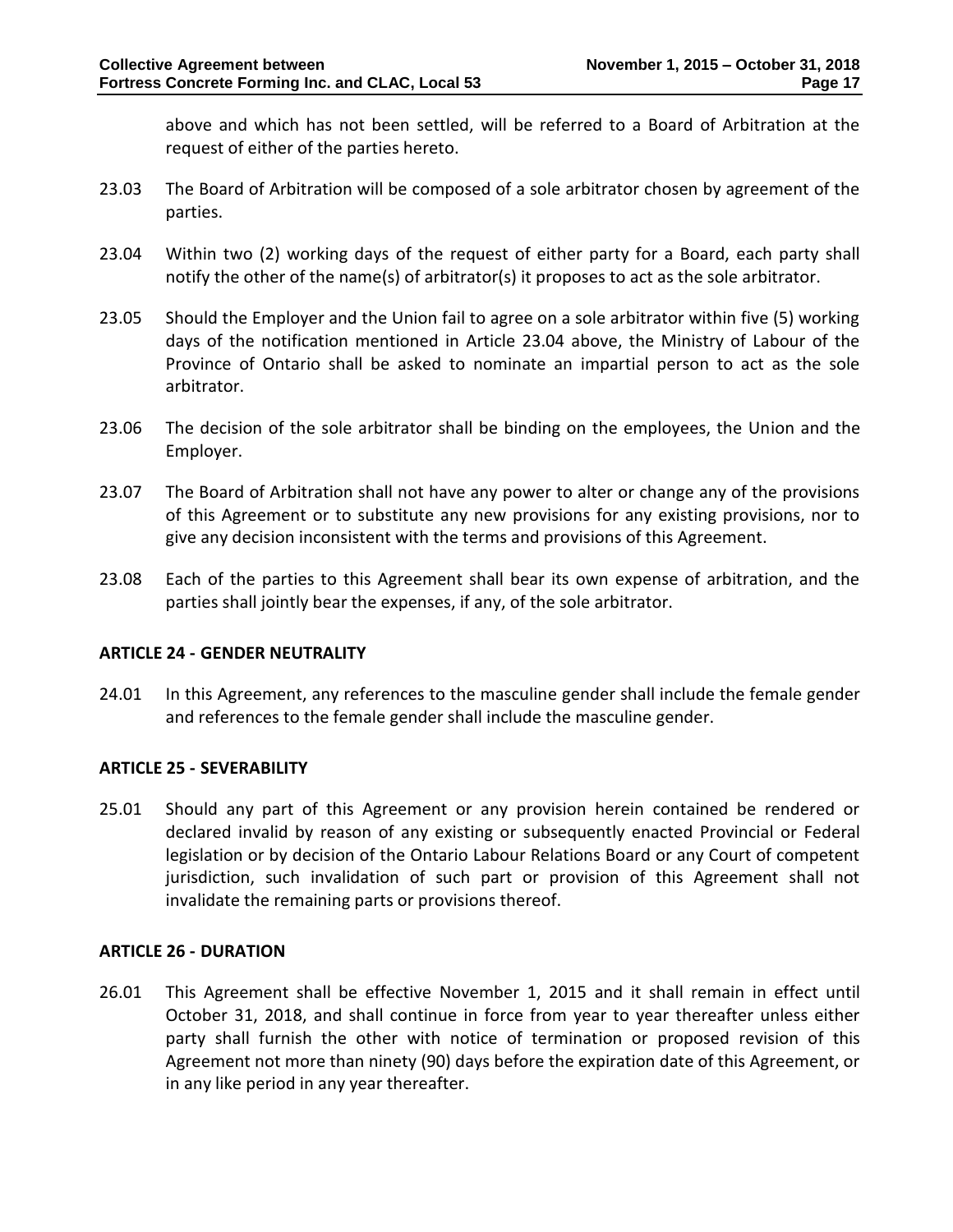# **SCHEDULE "A" CLASSIFICATION AND WAGE RATES**

<span id="page-19-0"></span>

| <b>Ratification</b>       |                       |                              |                               |                        |                          |                                |
|---------------------------|-----------------------|------------------------------|-------------------------------|------------------------|--------------------------|--------------------------------|
| <b>Classification</b>     | Level                 | <b>Hourly</b><br><b>Wage</b> | <b>Benefit</b><br><b>Plan</b> | <b>Pension</b><br>(4%) | <b>Education</b><br>Fund | <b>Industry</b><br><b>Fund</b> |
|                           | Journeyperson         | 32.00                        | 1.52                          | 1.28                   | 0.15                     | 0.15                           |
|                           | $4^{th}$ Yr App (85%) | 30.40                        | 1.52                          | 1.22                   | 0.15                     | 0.15                           |
| Carpenter**               | $3^{rd}$ Yr App (75%) | 24.00                        | 1.52                          | 0.96                   | 0.15                     | 0.15                           |
|                           | $2^{nd}$ Yr App (65%) | 20.80                        | 1.52                          | 0.83                   | 0.15                     | 0.15                           |
|                           | $1^{st}$ Yr App (55%) | 17.60                        | 1.52                          | 0.70                   | 0.15                     | 0.15                           |
| <b>Skilled Labourer</b>   |                       | 29.00                        | 1.52                          | 1.16                   | 0.15                     | 0.15                           |
| Construction<br>Labourer  | Level 4 (95%)         | 27.55                        | 1.52                          | 1.10                   | 0.15                     | 0.15                           |
|                           | Level 3 (85%)         | 24.65                        | 1.52                          | 0.99                   | 0.15                     | 0.15                           |
|                           | Level 2 (75%)         | 21.75                        | 1.52                          | 0.87                   | 0.15                     | 0.15                           |
|                           | Level 1 (65%)         | 18.85                        | 1.52                          | 0.75                   | 0.15                     | 0.15                           |
| <b>Foreman Premium</b>    |                       | 2.00                         |                               |                        |                          |                                |
| <b>Supervisor Premium</b> |                       | 4.00                         |                               |                        |                          |                                |

#### **November 1, 2016**

| <b>Classification</b>           | Level                 | Hourly<br><b>Wage</b> | <b>Benefit</b><br><b>Plan</b> | <b>Pension</b><br>(4%) | <b>Education</b><br>Fund | Industry<br>Fund |
|---------------------------------|-----------------------|-----------------------|-------------------------------|------------------------|--------------------------|------------------|
|                                 | Journeyperson         | 32.64                 | 1.57                          | 1.31                   | 0.16                     | 0.16             |
|                                 | $4^{th}$ Yr App (85%) | 31.01                 | 1.57                          | 1.24                   | 0.16                     | 0.16             |
| Carpenter**                     | $3^{rd}$ Yr App (75%) | 24.48                 | 1.57                          | 0.98                   | 0.16                     | 0.16             |
|                                 | $2^{nd}$ Yr App (65%) | 21.22                 | 1.57                          | 0.85                   | 0.16                     | 0.16             |
|                                 | $1st$ Yr App (55%)    | 17.95                 | 1.57                          | 0.72                   | 0.16                     | 0.16             |
| <b>Skilled Labourer</b>         |                       | 29.58                 | 1.57                          | 1.18                   | 0.16                     | 0.16             |
| <b>Construction</b><br>Labourer | Level 4 (95%)         | 28.10                 | 1.57                          | 1.12                   | 0.16                     | 0.16             |
|                                 | Level 3 (85%)         | 25.14                 | 1.57                          | 1.01                   | 0.16                     | 0.16             |
|                                 | Level 2 (75%)         | 22.19                 | 1.57                          | 0.89                   | 0.16                     | 0.16             |
|                                 | Level 1 (65%)         | 19.23                 | 1.57                          | 0.77                   | 0.16                     | 0.16             |
| <b>Foreman Premium</b>          |                       | 2.00                  |                               |                        |                          |                  |
| <b>Supervisor Premium</b>       |                       | 4.00                  |                               |                        |                          |                  |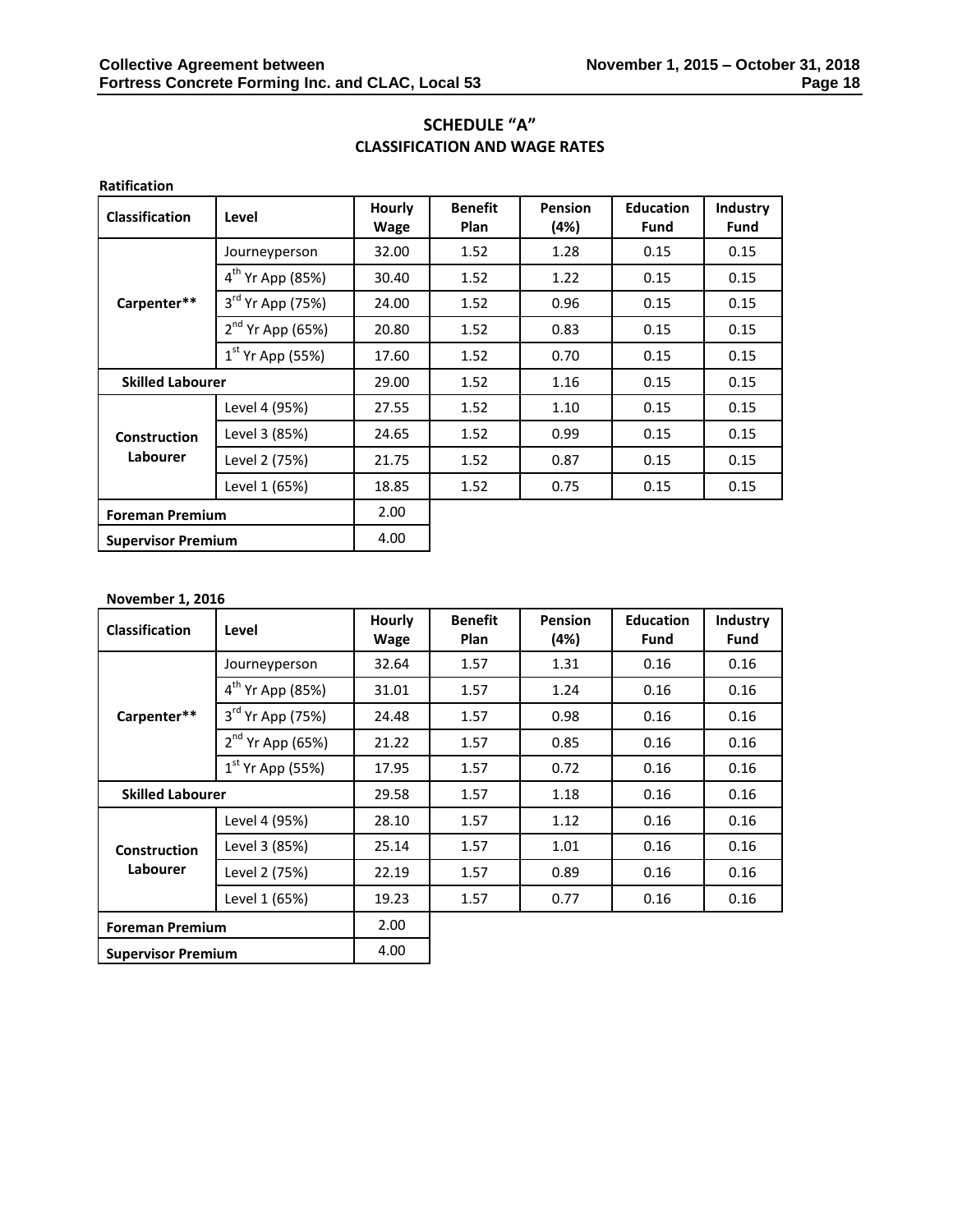| <b>Classification</b>     | Level                 | Hourly<br><b>Wage</b> | <b>Benefit</b><br><b>Plan</b> | Pension<br>(4%) | <b>Education</b><br>Fund | <b>Industry</b><br><b>Fund</b> |
|---------------------------|-----------------------|-----------------------|-------------------------------|-----------------|--------------------------|--------------------------------|
|                           | Journeyperson         | 33.29                 | 1.62                          | 1.33            | 0.17                     | 0.17                           |
|                           | $4^{th}$ Yr App (85%) | 31.63                 | 1.62                          | 1.27            | 0.17                     | 0.17                           |
| Carpenter**               | $3^{rd}$ Yr App (75%) | 24.97                 | 1.62                          | 1.00            | 0.17                     | 0.17                           |
|                           | $2^{nd}$ Yr App (65%) | 21.64                 | 1.62                          | 0.87            | 0.17                     | 0.17                           |
|                           | $1^{st}$ Yr App (55%) | 18.31                 | 1.62                          | 0.73            | 0.17                     | 0.17                           |
| <b>Skilled Labourer</b>   |                       | 30.17                 | 1.62                          | 1.21            | 0.17                     | 0.17                           |
| Construction<br>Labourer  | Level 4 (95%)         | 28.66                 | 1.62                          | 1.15            | 0.17                     | 0.17                           |
|                           | Level 3 (85%)         | 25.65                 | 1.62                          | 1.03            | 0.17                     | 0.17                           |
|                           | Level 2 (75%)         | 22.63                 | 1.62                          | 0.91            | 0.17                     | 0.17                           |
|                           | Level 1 (65%)         | 19.61                 | 1.62                          | 0.78            | 0.17                     | 0.17                           |
| <b>Foreman Premium</b>    |                       | 2.00                  |                               |                 |                          |                                |
| <b>Supervisor Premium</b> |                       | 4.00                  |                               |                 |                          |                                |

**November 1, 2017**

#### **Notes:**

- 1. The above rates are applicable in all sectors of the construction industry in the province of Ontario.
- 2. An employee that is indentured as an apprentice shall continue to receive his current rate of pay, until such time as the apprentice rate of pay exceeds the rate he is already receiving. The apprenticeship rate shall be a percentage of the "Carpenter Journeyperson" wage.
- 3. Progression through the Construction Labourer Rate shall occur as set forth in Schedule "B", attached hereto.
- 4. Foreman Premium The foreman premium shall be applied as follows;
	- a. The Employer may appoint an employee to serve as a foreman at its sole discretion. Generally, the designation shall apply to employees that have reached the top level of their respective classification for an employee who is able to demonstrate skill as a leader in the workplace and who is proficient at the work assigned to him.
	- b. The Foreman's premium shall also apply to any employee that is assigned to act as a supervisor on a project where the supervisor is absent from the site for one whole work day, or longer.
- 5. Supervisor Premium The supervisor premium shall be applied as follows;

The Employer may appoint an employee to serve as a supervisor at its sole discretion. Generally, the designation shall apply to an employee with supervisory experience, who has the routine responsibility of managing a worksite. The Supervisor is responsible for daily organization and direction of labour, equipment and materials, and to ensure that acceptable standards of quality, safety and production are maintained by the crew. Once appointed to serve as Supervisor, an employee shall maintain the premium for all hours worked on all projects.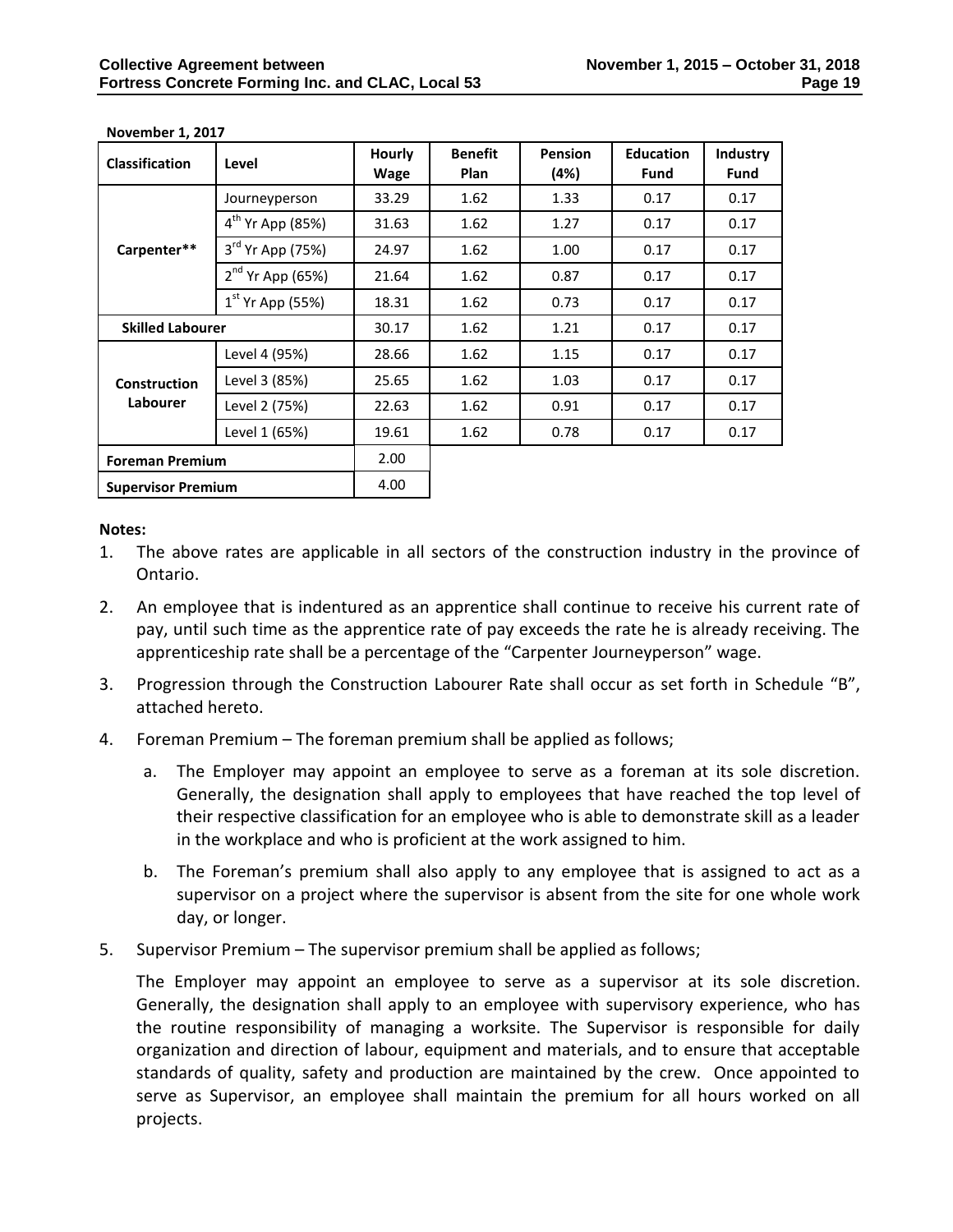# **SCHEDULE "B"**

#### **LABOURER**

<span id="page-21-0"></span>

|                                                       | <b>Courses</b>                                                          | Service/             | <b>Tasks (Cumulative)</b>                                                                                                                                                                                                                                                                                                                          |
|-------------------------------------------------------|-------------------------------------------------------------------------|----------------------|----------------------------------------------------------------------------------------------------------------------------------------------------------------------------------------------------------------------------------------------------------------------------------------------------------------------------------------------------|
|                                                       | (Cumulative)                                                            | <b>Experience</b>    |                                                                                                                                                                                                                                                                                                                                                    |
| <b>Skilled Labourer</b>                               |                                                                         | 5200 hours<br>worked | A worker who requires limited supervision<br>and is capable of two (2) of the three (3)<br>listed skilled tasks: Form-setter; Concrete<br>Finisher; patch and level existing slabs; set<br>anchor bolts; layout and rough carpentry.<br>Understand and read shop drawings and<br>blue prints                                                       |
| <b>Construction</b><br>Labourer<br>Level 4            | <b>Standard First Aid and</b><br>CPR/AED.                               | 3120 hours<br>worked | A worker who is capable of performing<br>general labour duties, including but not<br>limited to, needle and shoring installations,<br>building scaffolding and winter protection<br>enclosures, build safety railings, frame<br>temporary partitions, set grades and set<br>bucks, and levelling plate installations under<br>general supervision. |
| <b>Construction</b><br>Labourer<br>Level 3            | Propane Handling in<br>Construction                                     | 2080 hours<br>worked | A worker who is capable of performing<br>general labour duties, including but not<br>limited to setting forms, slab-on-grade<br>preparation, welded wire mesh placement,<br>rebar install, poly underlay placement,<br>grouting base plates, foundation insulation<br>installation, assist with site layout, under<br>general supervision.         |
| <b>Construction</b><br>Labourer<br>Level <sub>2</sub> | <b>Skid Steer Operator</b><br>Safety                                    | 1040 hours<br>worked | A worker with some construction experience<br>able to perform general labour duties,<br>including but not limited to general site<br>clean-up, dewatering, assisting with winter<br>protection, snow removal and temporary<br>heating, under fairly close supervision.                                                                             |
| <b>Construction</b><br>Labourer<br>Level 1            | Health & Safety<br>Guidelines, WHMIS in<br>Construction; Fall<br>Arrest | N/A                  | An unskilled worker with little or no<br>construction experience and who requires<br>close supervision.                                                                                                                                                                                                                                            |

#### **CARPENTER**

|                          | <b>Courses</b><br>(Cumulative) | Service/<br><b>Experience</b>       | <b>Tasks (Cumulative)</b>                                                                                                                                          |
|--------------------------|--------------------------------|-------------------------------------|--------------------------------------------------------------------------------------------------------------------------------------------------------------------|
| <b>General Carpenter</b> |                                | 5 yrs of<br>carpentry<br>experience | Read and interpret blue prints and shop<br>drawings, materials and labour time<br>estimating, ability to communicate<br>professionally with clients and suppliers. |